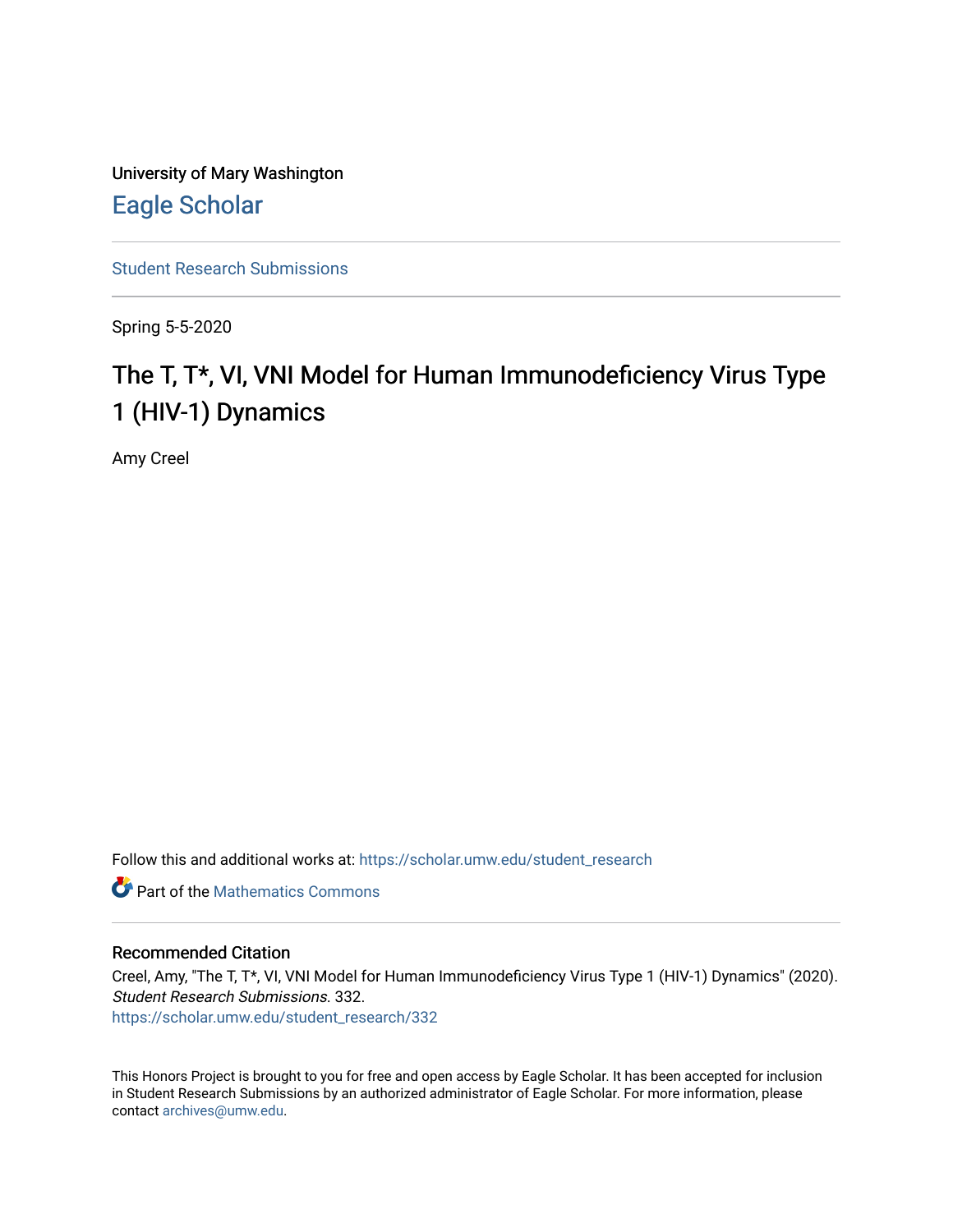## THE  $T, T^*, V_I, V_{NI}$  Model for Human Immunodeficiency Virus Type 1 (HIV-1) Dynamics

Amy Creel

submitted in partial fulfillment of the requirements for Honors in Mathematics at the University of Mary Washington

Fredericksburg, Virginia

April 2020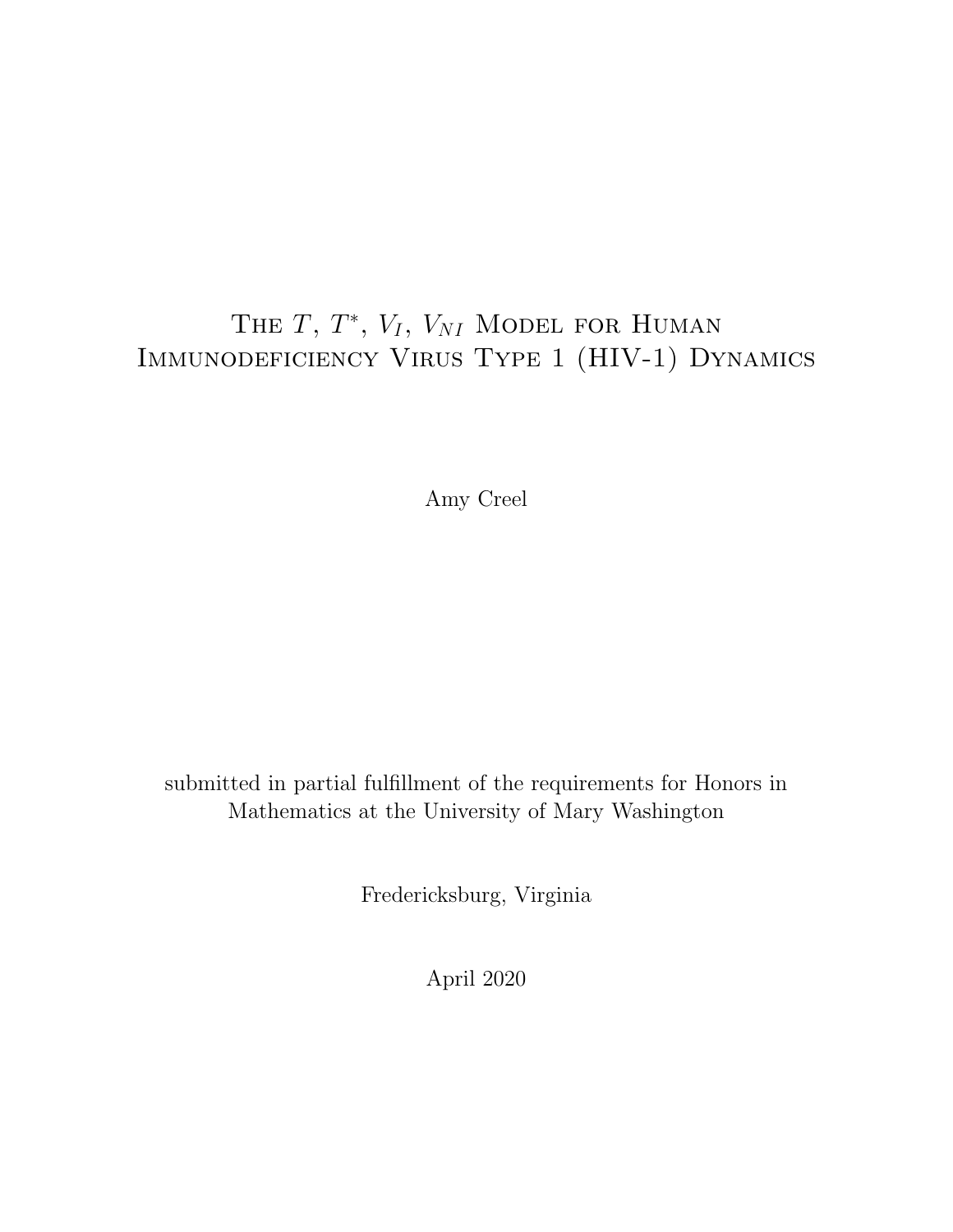This thesis by Amy R. Creel is accepted in its present form as satisfying the thesis requirement for Honors in Mathematics.

DATE APPROVED

Jangwoon (Leo) Lee, Ph.D. thesis advisor

Julius N. Esunge, Ph.D. committee member

Suzanne Sumner, Ph.D. committee member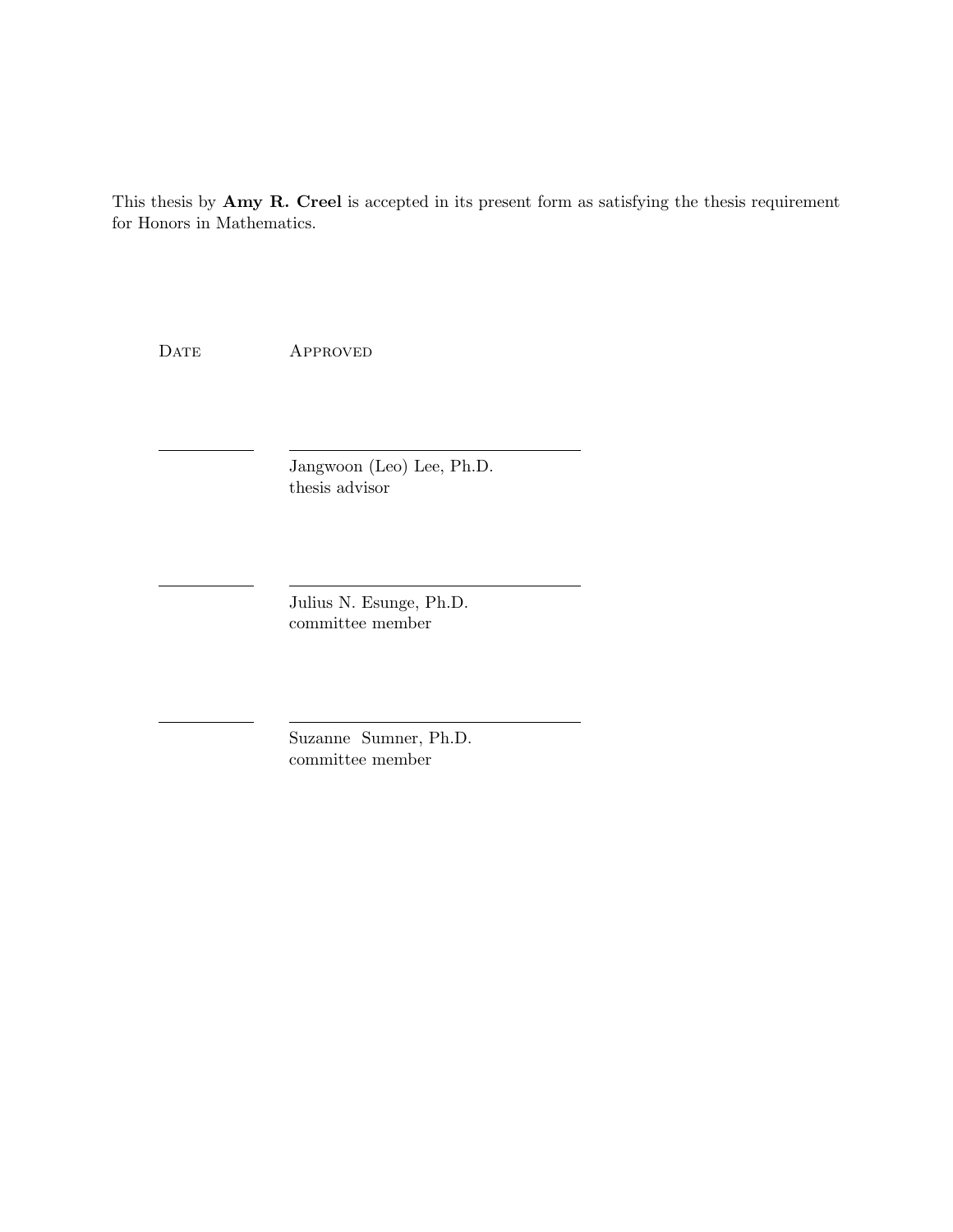## Contents

|          | 1 Model for HIV-1 Dynamics |                                                                                                                  | 1              |
|----------|----------------------------|------------------------------------------------------------------------------------------------------------------|----------------|
|          | $1.1\,$                    | Existence and Uniqueness $\ldots \ldots \ldots \ldots \ldots \ldots \ldots \ldots \ldots \ldots \ldots \ldots 2$ |                |
|          | 1.2                        |                                                                                                                  |                |
| $\bf{2}$ |                            | Solutions to the Deterministic Model for HIV-1 Dynamics                                                          | $\overline{4}$ |
|          | 2.1                        |                                                                                                                  |                |
|          | 2.2                        |                                                                                                                  |                |
|          | 2.3                        |                                                                                                                  |                |
|          | 2.4                        | Numerical Solution to the Full Deterministic Model                                                               | -11            |
| 3        |                            | Solutions to the Stochastic Model for HIV-1 Dynamics                                                             | 13             |
|          | 3.1                        |                                                                                                                  |                |
|          | 3.2                        |                                                                                                                  |                |
|          | 3.3                        |                                                                                                                  |                |
|          | 3.4                        |                                                                                                                  |                |
|          | Conclusion                 |                                                                                                                  | 29             |
|          | References                 |                                                                                                                  | 30             |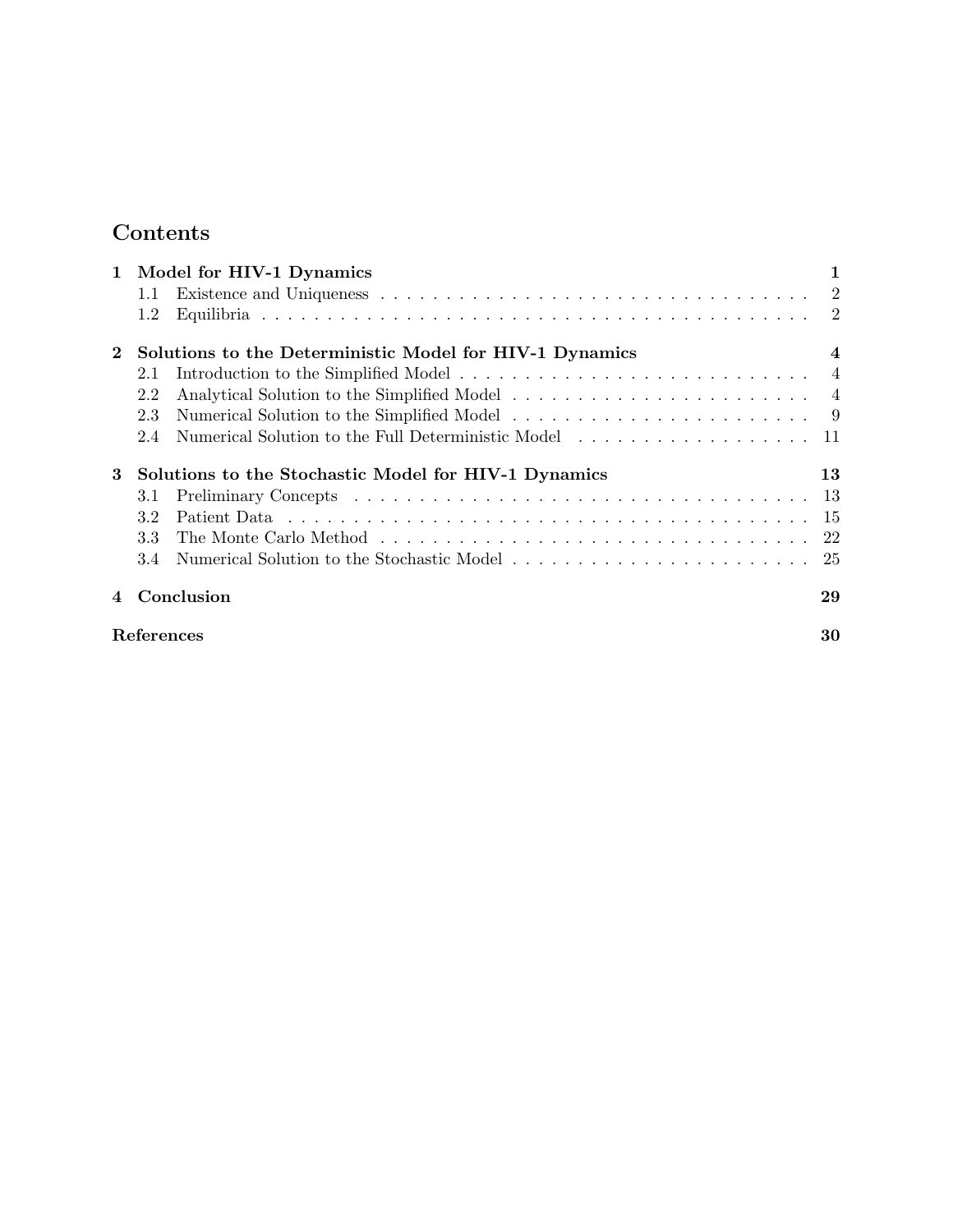#### Abstract

In this research project, I investigated deterministic and stochastic versions of the  $T, T^*, V_I$ ,  $V_{NI}$  model for Human Immunodeficiency Virus Type 1 (HIV-1) dynamics. First, an analytical solution to a simplified version of the deterministic model is found. Then, numerical techniques are used to obtain an approximate solution to the deterministic model. Finally, a stochastic version of the model is discussed, and numerical methods are used to find an approximate solution to the stochastic system. These results demonstrate the behavior of HIV-1 in an infected patient under the effects of reverse transcriptase and protease inhibitors, and illustrate how the addition of randomness to the constants in the model impact the development of HIV-1 in a given patient.

## 1 Model for HIV-1 Dynamics

The major target of HIV infection is a class of lymphocytes known as CD4+ T-cells. Once infected, these cells produce new HIV virus particles. These virus particles are infectious, but they can be made noninfectious by the actions of protease inhibitors. The model examined in this project is one that has been a basis for many studies of HIV-1 Dynamics [3] and considers four populations: uninfected CD4+ T-cells that are susceptible to infection (denoted  $T$ ), productively infected CD4+ T-cells (denoted  $T^*$ ), infectious virus particles (denoted  $V_I$ ), and noninfectious virus particles (denoted  $V_{NI}$ ).

The following equations represent the rates of change of these populations under the effects of reverse transcriptase and protease inhibitors:

$$
\frac{dT}{dt} = \lambda - dT - (1 - \kappa)kV_T T \tag{1}
$$

$$
\frac{dT^*}{dt} = (1 - \kappa)kV_T T - \delta T^* \tag{2}
$$

$$
\frac{dV_I}{dt} = (1 - \eta)N_T \delta T^* - cV_I \tag{3}
$$

$$
\frac{dV_{NI}}{dt} = \eta N_T \delta T^* - cV_{NI} \tag{4}
$$

Each of the constants in this model  $(\lambda, d, k, \delta, N_T, c, \kappa, \text{and } \eta)$  are positive values. The following table contains the values used for the parameters of this model obtained from [11] along with the units of each constant and its interpretation in the model.

| Parameter      | Value                             | Units                    | Interpretation                         |
|----------------|-----------------------------------|--------------------------|----------------------------------------|
|                | 0.1089                            | cells per day            | Healthy T-cell birth rate.             |
|                | 0.01089                           | 1 / day                  | Healthy T-cell death rate.             |
| $\kappa$       | $\overline{1.179 \times 10^{-3}}$ | $(virions \cdot day)$    | Infection rate of susceptible T-cells. |
|                | 0.366                             | day                      | Infected T-cell death rate.            |
| $N_T$          | 4246.4                            | virions<br>$\prime$ cell | Virus production rate.                 |
| $\mathfrak{c}$ | 3.074                             | day                      | Viral clearance rate.                  |

Table 1: Values of model parameters and interpretations.

Note that the parameters  $\kappa$  and  $\eta$  in our model are not included in the table above. The parameters  $\kappa$  and  $\eta$  represent the efficacy of reverse transcriptase inhibitors and protease inhibitors,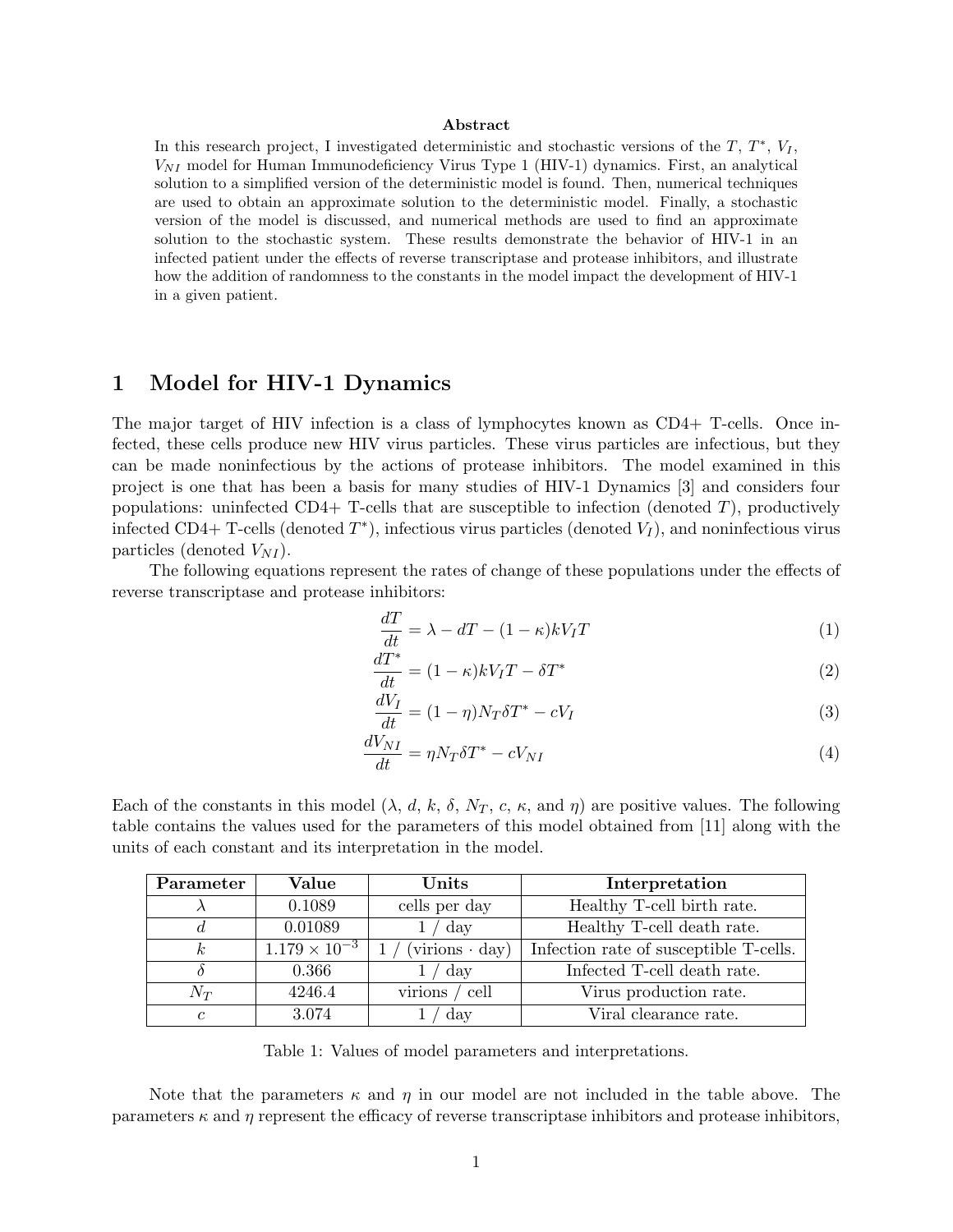respectively. Reverse transcriptase (RT) inhibitors are a treatment method which prevent HIV RNA from being converted to DNA. As a result, the infectiousness of the virus is reduced by  $(1 - \kappa)$ , where  $0 \leq \kappa \leq 1$  [3]. Protease inhibitors, on the other hand, do not have a direct impact on the infectiousness of the virus. Rather, they cause the production of noninfectious virus particles. The value  $\eta$  is then defined to be the fraction of the total virus produced that is noninfectious [3], with  $(1 - \eta)$  being the fraction of the total virus produced that is infectious. Therefore, production of infectious virus is multiplied by the constant  $(1 - \eta)$ , while production of noninfectious virus is multiplied by  $\eta$ , where  $0 \leq \eta \leq 1$ .

Appropriate values for  $\kappa$  and  $\eta$  are addressed in Chapter 3 within the discussion of patient data. From the patient data, it seems that the most appropriate estimates for  $\kappa$  and  $\eta$  are 0.6, and therefore  $\kappa = 0.6$  and  $\eta = 0.6$  are used in solving the deterministic model in Chapter 2.

#### 1.1 Existence and Uniqueness

To show that a unique solution to our initial value problem exists, we make use of the Picard-Lindelöf Theorem. A proof of this theorem can be found in [5].

Theorem 1. (Picard Lindelof Theorem) Consider the ordinary differential equation

$$
\frac{d\mathbf{x}}{dt} = f(\mathbf{x}), \mathbf{x} \in \mathbb{R}^m,
$$

with initial condition  $\mathbf{x}(t_0) = \mathbf{x}_0$ . Let  $U = \overline{B}(\mathbf{x}_0, b)$  and  $J = [t_0 - a, t_0 + a]$ , where  $f : U \to \mathbb{R}^m$ is Lipschitz with Lipschitz constant K, and  $|f(\mathbf{x})| \leq M$  for all  $\mathbf{x} \in U$ . Then the initial value problem has a unique solution  $x \in C^0(J, U)$  as long as the time interval is chosen with a satisfying  $0 < a < \min \left\{\frac{1}{L}\right\}$  $\frac{1}{K}, \frac{b}{N}$ M  $\big\}$ .

To apply the Picard-Lindelöf Theorem to our system, let  $\mathbf x$  and  $f(\mathbf x)$  be defined by

$$
\mathbf{x} = \begin{bmatrix} T \\ T^* \\ V_I \\ V_{NI} \end{bmatrix} \quad \text{and} \quad f(\mathbf{x}) = \begin{bmatrix} \lambda - dT - (1 - \kappa)kV_I T \\ (1 - \kappa)kV_I T - \delta T^* \\ (1 - \eta)N_T \delta T^* - cV_I \\ \eta N_T \delta T^* - cV_{NI} \end{bmatrix}
$$

The Jacobian matrix of our system is then given by:

$$
\begin{bmatrix}\n-d - (1 - \kappa)kV_I & 0 & -(1 - \kappa)kT & 0 \\
(1 - \kappa)kV_I & -\delta & (1 - \kappa)kT & 0 \\
0 & (1 - \eta)N_T\delta & -c & 0 \\
0 & \eta N_T\delta & 0 & -c\n\end{bmatrix}
$$

Note that the partial derivatives of f exist and are continuous, which implies that f is Lipschitz continuous. Therefore, there exists a unique solution to our system on some interval  $[0, t^*]$ .

#### 1.2 Equilibria

A set of values  $(T_0, T_0^*, V_{I0}, V_{NI0})$  is an equilibrium of our system if  $\frac{dT}{dt}$ dT<sup>∗</sup>  $\frac{dT^*}{dt} = \frac{dV_I}{dt} = \frac{dV_{NI}}{dt} = 0$ when we set  $T = T_0$ ,  $T^* = T_0^*$ ,  $V_I = V_{I0}$ , and  $V_{NI} = V_{NI0}$ . At the equilibrium, the values of  $T, T^*$ ,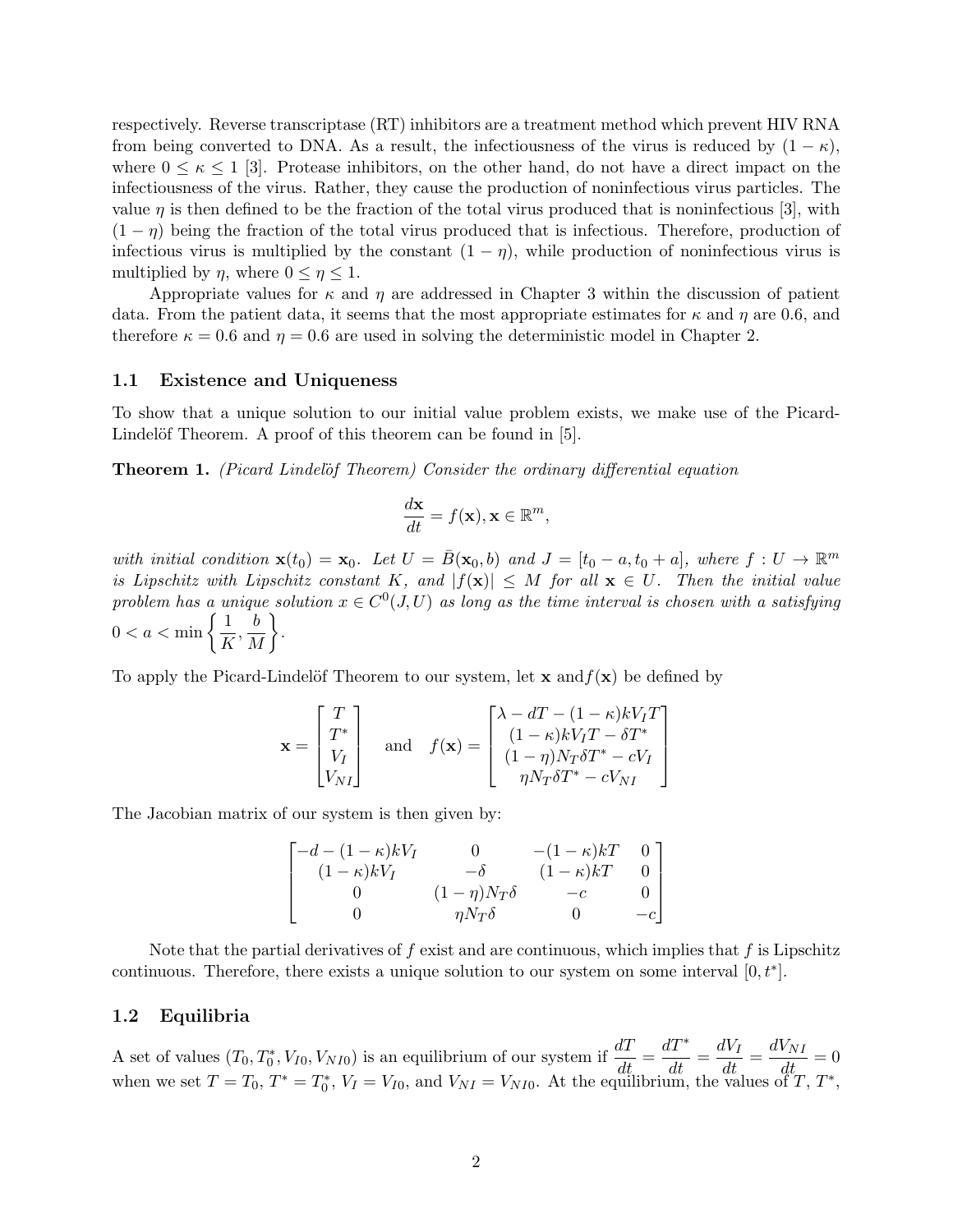$V_I$ , and  $V_{NI}$  do not change. To find the equilibria for the system, consider the following equations:

$$
\frac{dT}{dt} = \lambda - dT_0 - (1 - \kappa)kV_{I0}T_0 = 0\tag{5}
$$

$$
\frac{dT^*}{dt} = (1 - \kappa)kV_{I0}T_0 - \delta T_0^* = 0
$$
\n(6)

$$
\frac{dV_I}{dt} = (1 - \eta)N_T \delta T_0^* - cV_{I0} = 0
$$
\n(7)

$$
\frac{dV_{NI}}{dt} = \eta N_T \delta T_0^* - cV_{NI0} = 0 \tag{8}
$$

.

Solving equations (7) and (8) for  $T_0^*$  gives:

$$
T_0^* = \frac{cV_{I0}}{(1 - \eta)N_T\delta}
$$
 and  $T_0^* = \frac{cV_{N I0}}{\eta N_T\delta}$ .

Then, setting these two equations equal to each other, we have:

$$
\frac{cV_{I0}}{(1-\eta)N_T\delta} = \frac{cV_{NI0}}{\eta N_T\delta} \implies \eta V_{I0} = (1-\eta)V_{NI0}.
$$

From this result, we solve for  $V_{I0}$  in terms of  $V_{NI0}$  as well as  $V_{NI0}$  in terms of  $V_{I0}$ , and obtain

$$
V_{I0} = \frac{(1 - \eta)}{\eta} V_{NI0}
$$
 and  $V_{NI0} = \frac{\eta}{(1 - \eta)} V_{I0}$ .

Substituting  $T_0^*$  in terms of  $V_{I0}$  into equation (6) then yields

$$
(1 - \kappa)kV_{I0}T_0 - \delta \left[ \frac{cV_{I0}}{(1 - \eta)N_T\delta} \right] = 0.
$$

Solving this equation for the value of  $T_0$ , we obtain

$$
T_0 = \frac{c}{(1 - \kappa)(1 - \eta)kN_T}.
$$

Then, applying our steady state solution for  $T_0$  to equation (5), we have

$$
\lambda - d \left[ \frac{c}{(1 - \kappa)(1 - \eta)k N_T} \right] - (1 - \kappa) k \left[ \frac{c}{(1 - \kappa)(1 - \eta)k N_T} \right] V_{I0} = 0.
$$

Solving this equation for  $V_{I0}$  yields

$$
V_{I0} = \frac{(1 - \eta)N_T\lambda}{c} - \frac{d}{(1 - \kappa)k}
$$

Then, applying this substitution to our equation for  $V_{NI0}$  in terms of  $V_{IO}$ , we have:

$$
V_{NIO} = \frac{\eta}{1-\eta} \left[ \frac{(1-\eta)N_T\lambda}{c} - \frac{d}{(1-\kappa)k} \right] = \frac{\eta N_T\lambda}{c} - \frac{d\eta}{(1-\eta)(1-\kappa)k}.
$$

Finally, applying this substitution for  $V_{NI0}$  to our equation for  $T_0^*$  in terms of  $V_{NI0}$ , we obtain

$$
T_0^* = \frac{c}{\eta N_T \delta} \left[ \frac{\eta N_T \lambda}{c} - \frac{d\eta}{(1-\eta)(1-\kappa)k} \right] = \frac{\lambda}{\delta} - \frac{cd}{(1-\eta)(1-\kappa)N_T \delta k}.
$$

Therefore, our equilibrium is given by the following values:

$$
T_0 = \frac{c}{(1 - \kappa)(1 - \eta)kN_T}, \qquad T_0^* = \frac{\lambda}{\delta} - \frac{cd}{(1 - \eta)(1 - \kappa)N_T\delta k},
$$
  

$$
V_{I0} = \frac{(1 - \eta)N_T\lambda}{c} - \frac{d}{(1 - \kappa)k}, \text{ and } V_{NI0} = \frac{\eta N_T\lambda}{c} - \frac{d\eta}{(1 - \eta)(1 - \kappa)k}.
$$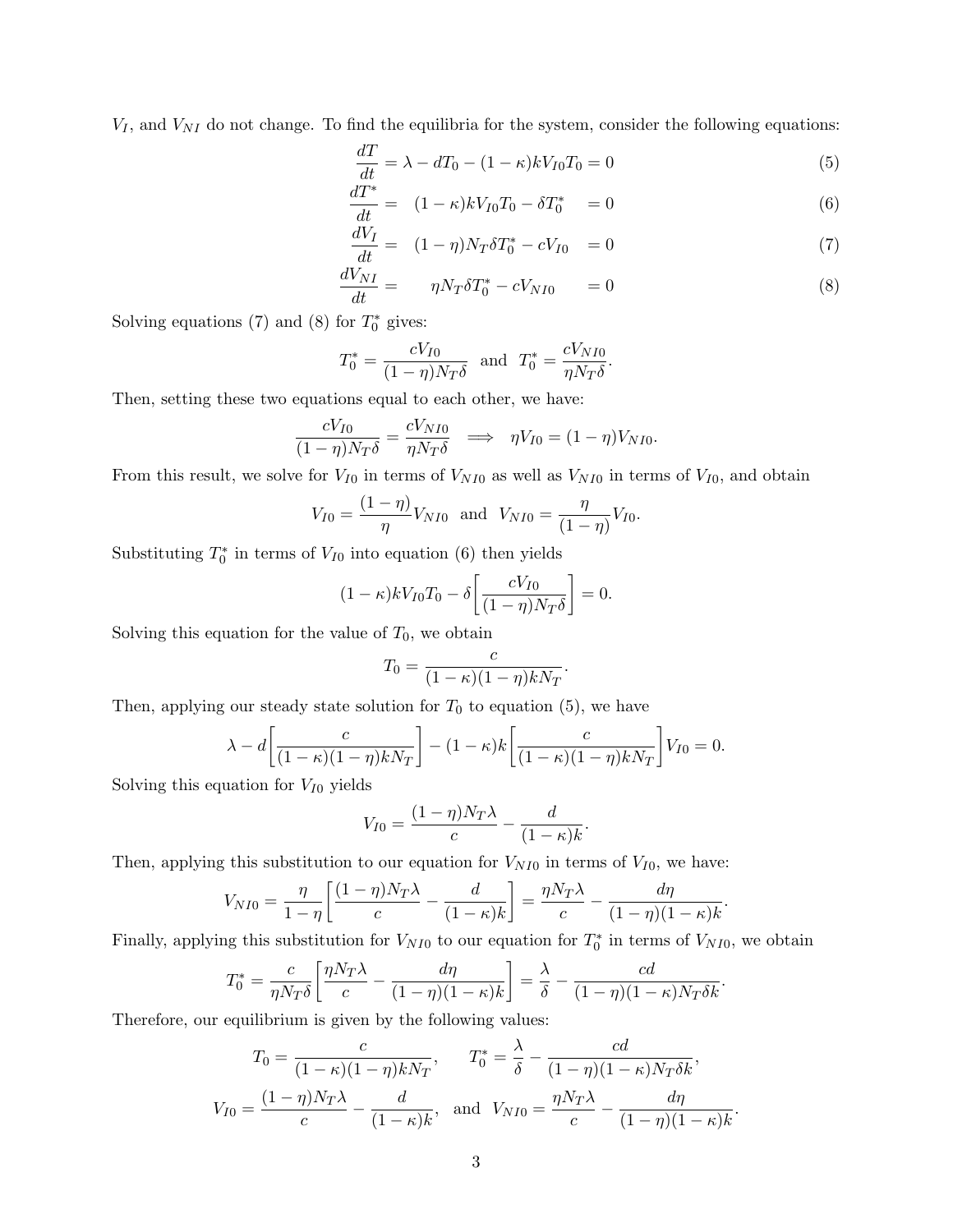## 2 Solutions to the Deterministic Model for HIV-1 Dynamics

#### 2.1 Introduction to the Simplified Model

One of the goals of this project was to find the analytical solution to the  $T, T^*, V_I, V_{NI}$  model. Since it is difficult to compute an analytical solution to the full system, we use a simplified version of the model which includes terms involving cell production rates, death rates of infected cells, virus production, and drug efficacy of both protease and reverse transcriptase inhibitors. This simplified model is given by the following system of equations:

$$
\frac{dT}{dt} = -(1 - \kappa)kV_T T \tag{9}
$$

$$
\frac{dT^*}{dt} = (1 - \kappa)kV_I T - \delta T^* \tag{10}
$$

$$
\frac{dV_I}{dt} = (1 - \eta)N_T \delta T^*
$$
\n(11)

$$
\frac{dV_{NI}}{dt} = \eta N_T \delta T^* \tag{12}
$$

Note that the removal of  $\lambda$ , the constant representing production of susceptible cells, results in no positive terms on the right hand side of equation (9), and therefore the number of susceptible CD4+ T-cells is always decreasing. The term  $(1 - \kappa)kV_TT$  represents the rate of infection of susceptible cells under the effects of protease inhibitors. The rate of infection is proportional to  $V_I$ and T, with proportionality constants k and  $(1 - \kappa)$ , which are the infection rate constant and the efficacy of the protease inhibitors, respectively.

In equation (10), the term  $\delta T^*$  represents the death rate of infected cells. This rate is proportional to the population of infected cells with proportionality constant  $\delta$ .

Removal of the terms including the viral clearance rate  $c$  in equations (11) and (12) mean that the right hand side of these equations will always be positive. Therefore, the amount of virus present in the body will always be increasing. As mentioned in Chapter 1, the term  $N_T \delta T^*$ represents the rate of production of virus particles. This production rate is proportional to  $T^*$ , with proportionality constant  $N_T \delta$ . To account for the efficacy of RT inhibitors (which determines the proportion of virus produced as noninfectious), this rate of production is multiplied by the constant  $(1 - \eta)$  in equation (11) and  $\eta$  in equation (12).

#### 2.2 Analytical Solution to the Simplified Model

In this section, we will find an analytical solution to the simplified model given by:

$$
\frac{dT}{dt} = -(1 - \kappa)kV_T T \tag{13}
$$

$$
\frac{dT^*}{dt} = (1 - \kappa)kV_T - \delta T^* \tag{14}
$$

$$
\frac{dV_I}{dt} = (1 - \eta)N_T \delta T^*
$$
\n(15)

$$
\frac{dV_{NI}}{dt} = \eta N_T \delta T^* \tag{16}
$$

The initial conditions of this model are:

 $T(0) = T_0$ ,  $T^*(0) = T_0^*$ ,  $V_I(0) = V_{I0}$ , and  $V_{NI}(0) = V_{N I0}$ .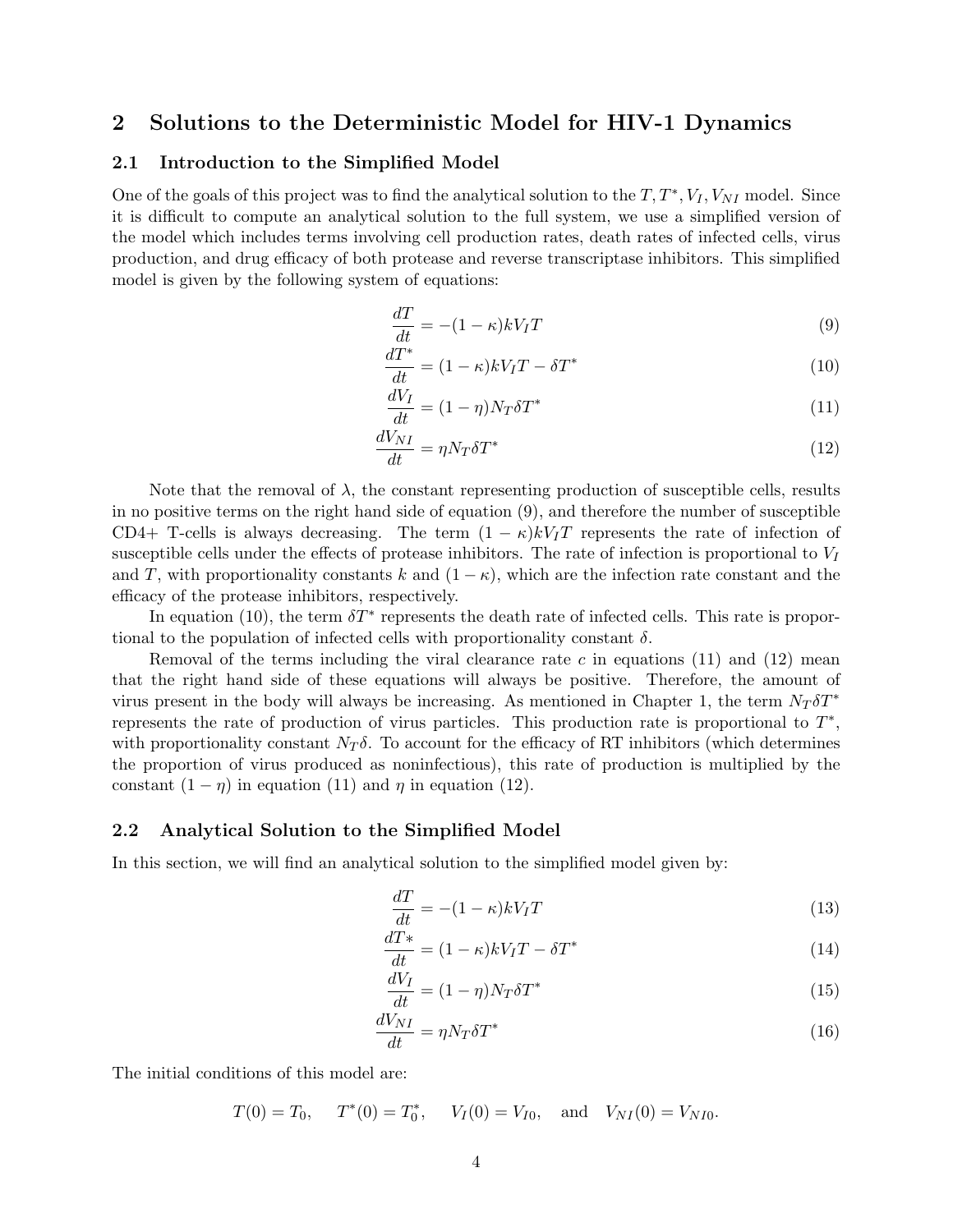Note that

$$
\frac{d}{dt}\left[T+T^*+\frac{1}{N_T}\left(V_I+V_{NI}\right)\right]=0 \text{ and } \frac{d}{dt}\left[V_I+\left(\frac{\eta-1}{\eta}\right)V_{NI}\right]=0.
$$

Therefore,

$$
T + T^* + \frac{1}{N_T}(V_I + V_{NI}) = P
$$
 and  $V_I + \left(\frac{\eta - 1}{\eta}\right)V_{NI} = P_V$ ,

where  $P$  and  $P_V$  are constants, with  $P$  representing total population of white blood cells and virus in the body and  $P_V$  representing the total viral population in the body. Then from these equations,

$$
T = P - T^* - \frac{1}{N_T}(V_I + V_{NI}) \text{ and } T^* = P - T - \frac{1}{N_T}(V_I + V_{NI}),
$$
  

$$
V_I = P_V - \left(\frac{\eta - 1}{\eta}\right)V_{NI} \text{ and } V_{NI} = \left(\frac{\eta}{\eta - 1}\right)(P_V - V_I).
$$

Additionally, with the initial conditions defined above, we have:

$$
P = T_0 + T_0^* + \frac{1}{N_T}(V_{I0} + V_{N I0})
$$
 and  $P_V = V_{I0} + \left(\frac{\eta - 1}{\eta}\right)V_{N I0}$ .

To obtain an analytical solution for this simplified model, we will first use an iterative technique to obtain an implicit solution for  $V_I$ , and use this solution to solve for  $V_{NI}$ , T, and T<sup>\*</sup> in the simplified model.

We begin by differentiating  $\frac{dV_I}{dt}$  and applying substitutions for T and  $V_{NI}$  to obtain the second derivative of  $V_I$  with respect to time. For the sake of simplicity, in the calculations below, let  $\alpha = (1 - \eta)\delta(1 - \kappa)k$  and  $\omega = \alpha N_T = (1 - \eta)N_T\delta(1 - \kappa)k$ .

$$
\frac{d^2V_I}{dt^2} = (1 - \eta)N_T\delta\left[(1 - \kappa)kV_I T - \delta T^*\right]
$$
  
\n
$$
= (1 - \eta)N_T\delta(1 - \kappa)kV_I T - \delta\left[(1 - \eta)N_T\delta T^*\right]
$$
  
\n
$$
= (1 - \eta)N_T\delta(1 - \kappa)kV_I T - \delta\frac{dV_I}{dt}
$$
  
\n
$$
= (1 - \eta)N_T\delta(1 - \kappa)kV_I[P - T^* - \frac{1}{N_T}(V_I + V_{NI})] - \delta\frac{dV_I}{dt}
$$
  
\n
$$
= \omega V_I \left[P - \frac{1}{N_T}(V_I + V_{NI})\right] - (1 - \eta)N_T\delta(1 - \kappa)kV_I T^* - \delta\frac{dV_I}{dt}
$$
  
\n
$$
= \omega V_I \left[P - \frac{1}{N_T}(V_I + V_{NI})\right] - (1 - \kappa)kV_I \frac{dV_I}{dt} - \delta\frac{dV_I}{dt}
$$
  
\n
$$
= \omega PV_I - \alpha V_I^2 - \alpha V_{NI}V_I - (1 - \kappa)kV_I \frac{dV_I}{dt} - \delta\frac{dV_I}{dt}
$$
  
\n
$$
= \omega PV_I - \alpha V_I^2 - \alpha V_I \left(\frac{\eta}{\eta - 1}\right)(P_V - V_I) - (1 - \kappa)kV_I \frac{dV_I}{dt} - \delta\frac{dV_I}{dt}
$$
  
\n
$$
= \omega PV_I - \alpha V_I^2 - \alpha \left(\frac{\eta}{\eta - 1}\right)P_VV_I + \alpha \left(\frac{\eta}{\eta - 1}\right)V_I^2 - (1 - \kappa)kV_I \frac{dV_I}{dt} - \delta\frac{dV_I}{dt}
$$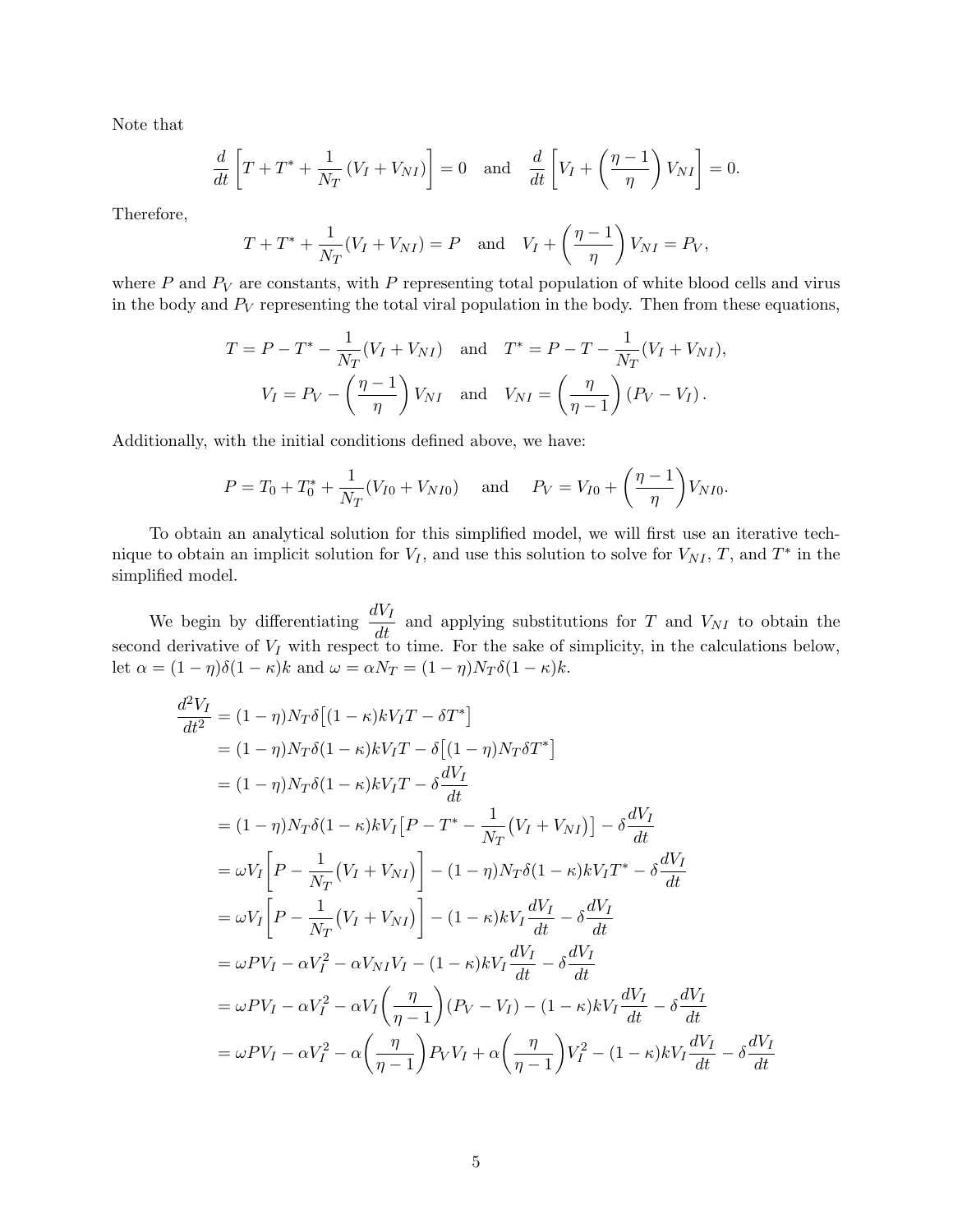Then the second derivative of  ${\cal V}_I$  with respect to time is:

$$
V''_I = \omega P V_I - \alpha V_I^2 - \alpha \left(\frac{\eta}{\eta - 1}\right) P_V V_I + \alpha \left(\frac{\eta}{\eta - 1}\right) V_I^2 - (1 - \kappa) k V_I V_I' - \delta V_I'
$$
  
= 
$$
\left[\alpha \left(\frac{\eta}{\eta - 1}\right) - \alpha\right] V_I^2 + \left[\omega P - \alpha \left(\frac{\eta}{\eta - 1}\right) P_V\right] V_I - (1 - \kappa) k V_I V_I' - \delta V_I'
$$

Let  $u = \frac{dt}{dt}$  $\frac{dt}{dV_I} = \frac{1}{V_I}$  $\overline{V_I'}$ . Then:

$$
\frac{du}{dV_I} = \left[\frac{du}{dt}\right] \left[\frac{dt}{dV_I}\right] = \left[-(V_I')^{-2}V_I''\right](V_I')^{-1} = -(V_I')^{-3}(V_I'')
$$
\n
$$
= -\left[\frac{1}{V_I'}\right]^3 \left[\left[\alpha\left(\frac{\eta}{\eta - 1}\right) - \alpha\right]V_I^2 + \left[\omega P - \alpha\left(\frac{\eta}{\eta - 1}\right)P_V\right]V_I - (1 - \kappa)kV_IV_I' - \delta V_I'\right]
$$
\n
$$
= \left[-\left[\alpha\left(\frac{\eta}{\eta - 1}\right) - \alpha\right]V_I^2 - \left[\omega P - \alpha\left(\frac{\eta}{\eta - 1}\right)P_V\right]V_I\right]u^3 + \left[(1 - \kappa)kV_I + \delta\right]u^2
$$

Note that the initial condition for  $u$  is

$$
u(V_{I0}) = \frac{1}{(1 - \eta)N_T \delta T_0^*}
$$

Let  $\phi = \ln(u)$ . Then  $u = e^{\phi}$ . Then:

$$
\frac{d\phi}{dV_I} = \left[\frac{d\phi}{du}\right] \left[\frac{du}{dV_I}\right] = \frac{1}{e^{\phi}} \left[\frac{du}{dV_I}\right]
$$
\n
$$
= \frac{1}{e^{\phi}} \left[\left[(1-\kappa)kV_I + \delta\right]u^2 - \left(\left[\alpha\left(\frac{\eta}{\eta-1}\right) - \alpha\right]V_I^2 + \left[\omega P - \alpha\left(\frac{\eta}{\eta-1}\right)P_V\right]V_I\right)u^3\right]
$$
\n
$$
= \frac{1}{e^{\phi}} \left[\left[(1-\kappa)kV_I + \delta\right]e^{2\phi} - \left(\left[\alpha\left(\frac{\eta}{\eta-1}\right) - \alpha\right]V_I^2 + \left[\omega P - \alpha\left(\frac{\eta}{\eta-1}\right)P_V\right]V_I\right)e^{3\phi}\right]
$$
\n
$$
= \left[(1-\kappa)kV_I + \delta\right]e^{\phi} - \left[\left[\alpha\left(\frac{\eta}{\eta-1}\right) - \alpha\right]V_I^2 + \left[\omega P - \alpha\left(\frac{\eta}{\eta-1}\right)P_V\right]V_I\right]e^{2\phi}
$$

The initial condition for  $\phi$  is then given by

$$
\phi(V_{I0}) = -\ln((1-\eta)N_T\delta T_0^*).
$$

We can use the Taylor series expansion of  $e^{\phi}$  to rewrite this equation as

$$
\frac{d\phi}{dV_I} = \left[ (1 - \kappa)kV_I + \delta \right] \left[ \sum_{n=0}^{\infty} \frac{\phi^n}{n!} \right] - \left[ \left[ \alpha \left( \frac{\eta}{\eta - 1} \right) - \alpha \right] V_I^2 + \left[ \omega P - \alpha \left( \frac{\eta}{\eta - 1} \right) P_V \right] V_I \right] \left[ \sum_{n=0}^{\infty} \frac{(2\phi)^n}{n!} \right]
$$

$$
= \left[ (1 - \kappa)kV_I + \delta \right] \left[ 1 + \phi + \frac{\phi^2}{2} + \cdots \right]
$$

$$
- \left[ \left[ \alpha \left( \frac{\eta}{\eta - 1} \right) - \alpha \right] V_I^2 + \left[ \omega P - \alpha \left( \frac{\eta}{\eta - 1} \right) P_V \right] V_I \right] \left[ 1 + 2\phi + \frac{(2\phi)^n}{2} + \cdots \right]
$$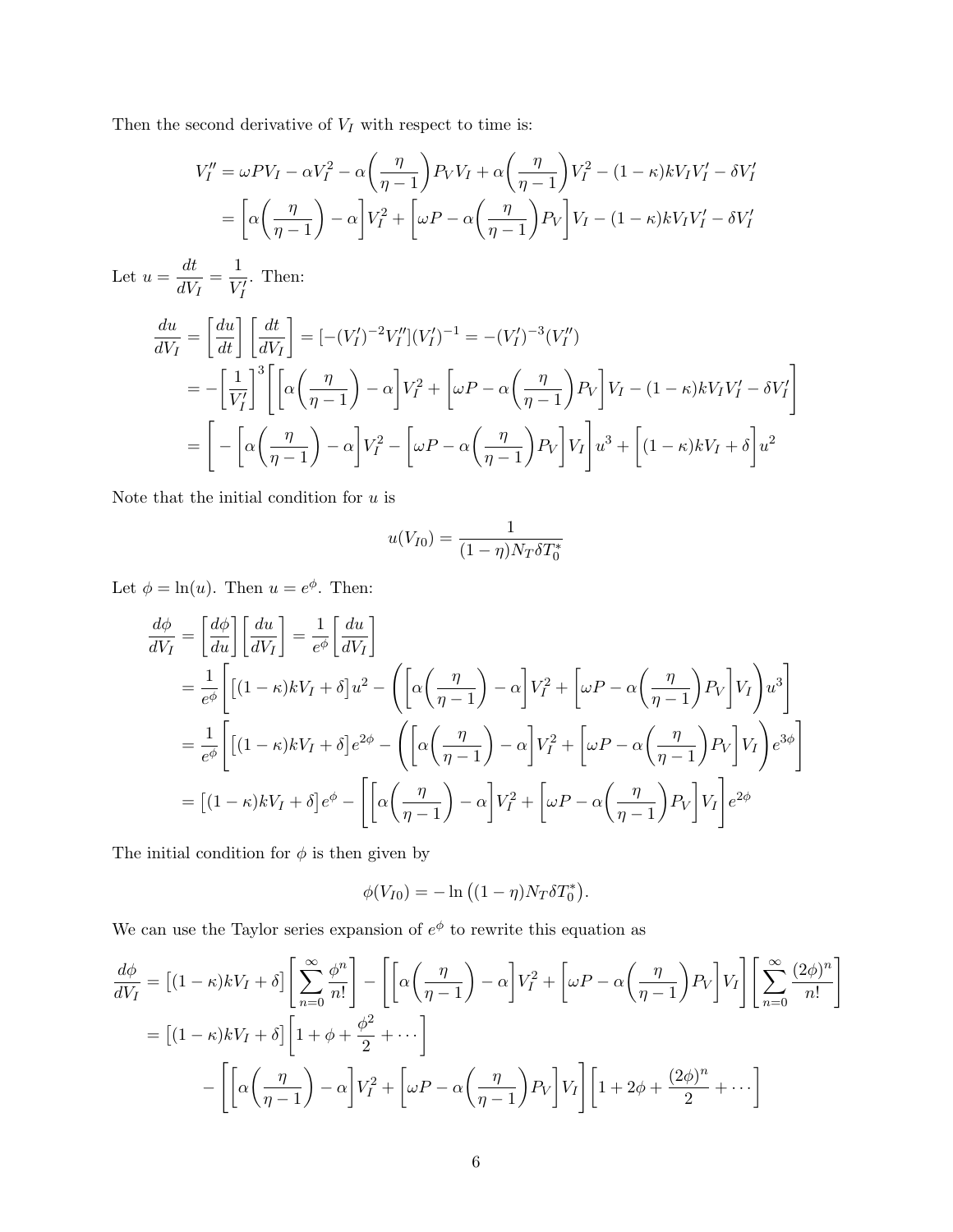For a first approximation, namely  $\phi_1(V_I)$ , use the first two terms of the Taylor series:

$$
\frac{d\phi_1}{dV_I} = \left[ (1 - \kappa)kV_I + \delta \right] \left[ 1 + \phi_1 \right] - \left[ \left[ \alpha \left( \frac{\eta}{\eta - 1} \right) - \alpha \right] V_I^2 + \left[ \omega P - \alpha \left( \frac{\eta}{\eta - 1} \right) P_V \right] V_I \right] \left[ 1 + 2\phi_1 \right]
$$

$$
= \left( (1 - \kappa)kV_I + \delta - \left[ \alpha \left( \frac{\eta}{\eta - 1} \right) - \alpha \right] V_I^2 - \left[ \omega P - \alpha \left( \frac{\eta}{\eta - 1} \right) P_V \right] V_I \right)
$$

$$
+ \left( (1 - \kappa)kV_I + \delta - 2 \left[ \left[ \alpha \left( \frac{\eta}{\eta - 1} \right) - \alpha \right] V_I^2 + \left[ \omega P - \alpha \left( \frac{\eta}{\eta - 1} \right) P_V \right] V_I \right] \right) \phi_1
$$

This result is a first order linear differential equation of the form  $\frac{d\phi_1}{d\sigma}$  $\frac{d\omega_{\mathcal{V}}}{dV_I} = Q(V_I) + R(V_I)\phi_1$ , where

$$
Q(V_I) = (1 - \kappa)kV_I + \delta - \left[\alpha\left(\frac{\eta}{\eta - 1}\right) - \alpha\right]V_I^2 - \left[\omega P - \alpha\left(\frac{\eta}{\eta - 1}\right)P_V\right]V_I,
$$
  

$$
R(V_I) = (1 - \kappa)kV_I + \delta - 2\left[\left[\alpha\left(\frac{\eta}{\eta - 1}\right) - \alpha\right]V_I^2 + \left[\omega P - \alpha\left(\frac{\eta}{\eta - 1}\right)P_V\right]V_I\right].
$$

We can solve this differential equation using an integrating factor,  $F(V_I) = e^{-\int R(V_I)dV_I}$ . The integrating factor that will be used is given by:

$$
F(V_I) = e^{\frac{2}{3}\left[\alpha\left(\frac{\eta}{\eta-1}\right) - \alpha\right]V_I^3 + \left[\omega P - \alpha\left(\frac{\eta}{\eta-1}\right)P_V\right]V_I^2 - \frac{1}{2}(1-\kappa)kV_I^2 - \delta V_I}
$$

Applying this integrating factor to solve the differential equation above, we have:

$$
\int_{V_{I0}}^{V_I} \frac{d}{d\xi} \left[ F(\xi) \phi_1(\xi) \right] d\xi = \int_{V_{I0}}^{V_I} F(\xi) \left[ (1 - \kappa)k\xi + \delta - \left[ \alpha \left( \frac{\eta}{\eta - 1} \right) - \alpha \right] \xi^2 - \left[ \omega P - \alpha \left( \frac{\eta}{\eta - 1} \right) P_V \right] \xi \right] d\xi
$$

We then obtain the solution to the  $\phi_1$ , the first approximation for  $\phi$ :

$$
\phi_1(V_I) = \frac{1}{F(V_I)} \left[ F(V_{I0})\phi_1(V_{I0}) + \int_{V_{I0}}^{V_I} F(\xi) \left[ (1-\kappa)k\xi + \delta - \left[ \alpha \left( \frac{\eta}{\eta - 1} \right) - \alpha \right] \xi^2 - \left[ \omega P - \alpha \left( \frac{\eta}{\eta - 1} \right) P_V \right] \xi \right] d\xi \right]
$$

Note that  $\frac{d\phi}{d\sigma}$  $\frac{d\mathcal{V}}{dV_I}$  can be rewritten in the following manner:

$$
\frac{d\phi}{dV_I} = \left[ (1 - \kappa)kV_I + \delta \right] \left[ 1 + \phi + \sum_{n=2}^{\infty} \frac{\phi^n}{n!} \right]
$$

$$
- \left[ \left[ \alpha \left( \frac{\eta}{\eta - 1} \right) - \alpha \right] V_I^2 + \left[ \omega P - \alpha \left( \frac{\eta}{\eta - 1} \right) P_V \right] V_I \right] \left[ 1 + 2\phi + \sum_{n=2}^{\infty} \frac{(2\phi)^n}{n!} \right]
$$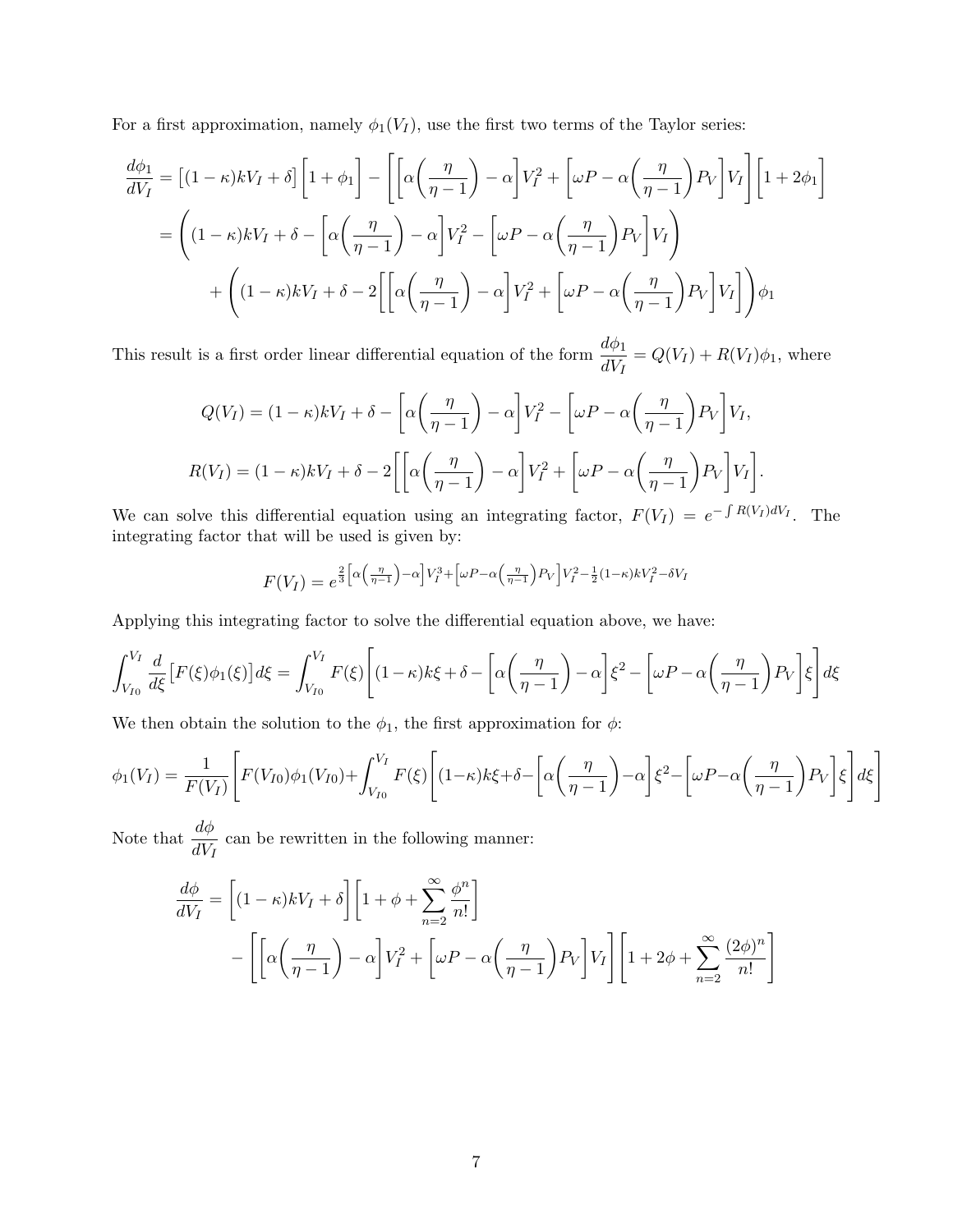We can then obtain a second approximation to  $\phi$ ,  $\phi_2$ , by plugging  $\phi_1$  (our first approximation) into the infinite sum expression above:

$$
\frac{d\phi_2}{dV_I} = \left[ (1 - \kappa)kV_I + \delta \right] \left[ 1 + \phi_2 + \sum_{n=2}^{\infty} \frac{(\phi_1)^n}{n!} \right]
$$
  
\n
$$
- \left[ \left[ \alpha \left( \frac{\eta}{\eta - 1} \right) - \alpha \right] V_I^2 + \left[ \omega P - \alpha \left( \frac{\eta}{\eta - 1} \right) P_V \right] V_I \right] \left[ 1 + 2\phi_2 + \sum_{n=2}^{\infty} \frac{(2\phi_1)^n}{n!} \right]
$$
  
\n
$$
= \left[ (1 - \kappa)kV_I + \delta - \left[ \alpha \left( \frac{\eta}{\eta - 1} \right) - \alpha \right] V_I^2 - \left[ \omega P - \alpha \left( \frac{\eta}{\eta - 1} \right) P_V \right] V_I \right]
$$
  
\n
$$
+ \left[ (1 - \kappa)kV_I + \delta - 2 \left( \left[ \alpha \left( \frac{\eta}{\eta - 1} \right) - \alpha \right] V_I^2 + \left[ \omega P - \alpha \left( \frac{\eta}{\eta - 1} \right) P_V \right] V_I \right] \right] \phi_2
$$
  
\n
$$
+ \sum_{n=2}^{\infty} \left[ (1 - \kappa)kV_I + \delta \right] \left[ \frac{(\phi_1)^n}{n!} \right] - \left[ \left[ \alpha \left( \frac{\eta}{\eta - 1} \right) - \alpha \right] V_I^2 + \left[ \omega P - \alpha \left( \frac{\eta}{\eta - 1} \right) P_V \right] V_I \right] \left[ \frac{(2\phi_1)^n}{n!} \right]
$$

This result is another first order differential equation, which can again be solved using an integrating factor. Note that the coefficient for  $\phi_2$  in this equation is the same as the coefficient for  $\phi_1$  in the differential equation solved earlier, and therefore we will use the same integrating factor,  $F(V_I)$ . Using this integrating factor, we obtain the following solution for  $\phi_2(V_I)$ :

$$
\phi_2(V_I) = \frac{1}{F(V_I)} \left[ F(V_{I0}) \phi_2(V_{I0}) \right]
$$
  
+ 
$$
\frac{1}{F(V_I)} \left[ \int_{V_{I0}}^{V_I} F(\xi) \left[ (1 - \kappa)k\xi + \delta - \left[ \alpha \left( \frac{\eta}{\eta - 1} \right) - \alpha \right] \xi^2 - \left[ \omega P - \alpha \left( \frac{\eta}{\eta - 1} \right) P_V \right] \xi \right] d\xi \right]
$$
  
+ 
$$
\frac{1}{F(V_I)} \int_{V_{I0}}^{V_I} F(\xi) \sum_{n=2}^{\infty} \left[ (1 - \kappa)k\xi + \delta \right] \left[ \frac{(\phi_1)^n}{n!} \right] - \left[ \left[ \alpha \left( \frac{\eta}{\eta - 1} \right) - \alpha \right] \xi^2 + \left[ \omega P - \alpha \left( \frac{\eta}{\eta - 1} \right) P_V \right] \xi \right] \left[ \frac{(2\phi_1)^n}{n!} \right] d\xi
$$

We can continue this process to get successively more accurate approximations to  $\phi$ . In general, for any integer  $m > 1$ , we have:

$$
\phi_{m+1}(V_I) = \frac{1}{F(V_I)} \left[ F(V_{I0}) \phi_{m+1}(V_{I0}) \right]
$$
  
+ 
$$
\frac{1}{F(V_I)} \left[ \int_{V_{I0}}^{V_I} F(\xi) \left[ (1 - \kappa)k\xi + \delta - \left[ \alpha \left( \frac{\eta}{\eta - 1} \right) - \alpha \right] \xi^2 - \left[ \omega P - \alpha \left( \frac{\eta}{\eta - 1} \right) P_V \right] \xi \right] d\xi \right]
$$
  
+ 
$$
\frac{1}{F(V_I)} \int_{V_{I0}}^{V_I} F(\xi) \sum_{n=2}^{\infty} \left[ (1 - \kappa)k\xi + \delta \right] \left[ \frac{(\phi_m)^n}{n!} \right] - \left[ \left[ \alpha \left( \frac{\eta}{\eta - 1} \right) - \alpha \right] \xi^2 + \left[ \omega P - \alpha \left( \frac{\eta}{\eta - 1} \right) P_V \right] \xi \right] \left[ \frac{(2\phi_m)^n}{n!} \right] d\xi
$$

This term can be written more compactly as

$$
\phi_{m+1}(V_I) = \phi_1(V_I) + \frac{1}{F(V_I)} \int_{V_{I0}}^{V_I} F(\xi) \left[ (1 - \kappa)k\xi + \delta \right] \left[ e^{\phi_m(\xi)} - 1 - \phi_m(\xi) \right] d\xi
$$
  
 
$$
- \frac{1}{F(V_I)} \int_{V_{I0}}^{V_I} F(\xi) \left[ \left[ \alpha \left( \frac{\eta}{\eta - 1} \right) - \alpha \right] \xi^2 + \left[ \omega P - \alpha \left( \frac{\eta}{\eta - 1} \right) P_V \right] \xi \right] \left[ e^{2\phi_m(\xi)} - 1 - 2\phi_m(\xi) \right] d\xi
$$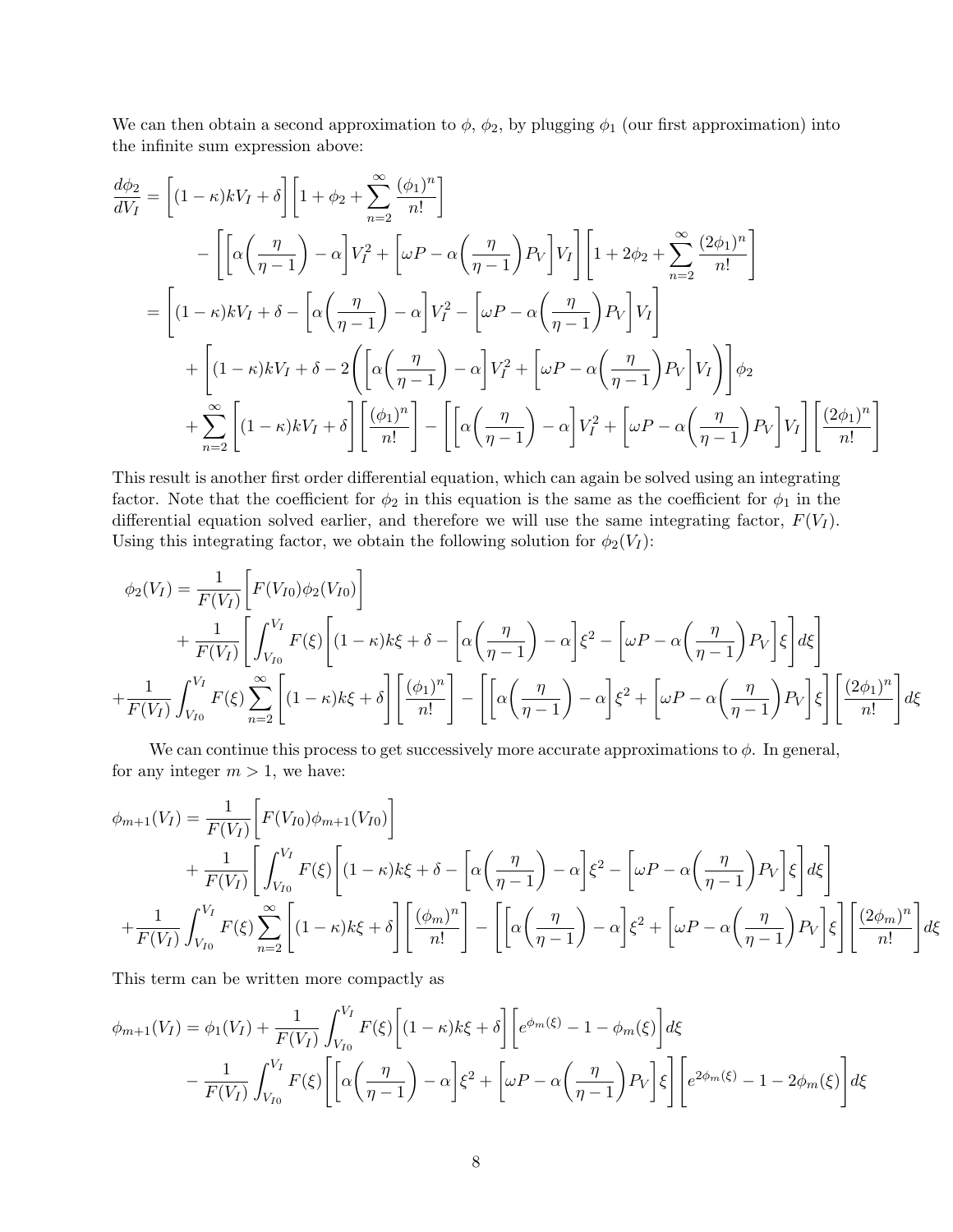Each successive approximation of  $\phi(V_I)$  becomes closer and closer to the actual solution of  $\phi(V_I)$ . In other words,

$$
\lim_{m \to \infty} \phi_m(V_I) = \phi(V_I).
$$

With this limit, we have obtained a solution to  $\phi(V_I)$ , and we can now work backwards to obtain the solution of  $V_I$ . Recall that

$$
\frac{dt}{dV_I} = e^{\phi(V_I)}.
$$

Separating variables and integrating both sides, we have

$$
\int_{t_0}^t d\xi = \int_{V_{I0}}^{V_I} e^{\phi(\xi)} d\xi.
$$

Then, taking  $t_0 = 0$ , we have  $V_I(t)$  given implicitly by:

$$
t = \int_{V_{I0}}^{V_I} e^{\phi(\xi)} d\xi.
$$

Now that we have obtained an implicit solution for  $V_I$ , we can use this solution to find solutions for T,  $T^*$ , and  $V_{NI}$ . First, the solution for  $V_{NI}$  can be found using the following equation:

$$
V_{NI} = \left(\frac{\eta}{\eta - 1}\right)(P_V - V_I).
$$

We will now obtain a solution for T. Recall that

$$
\frac{dT}{dt} = -(1 - \kappa)kV_T.
$$

Separating variables and integrating,

$$
\int_{T_0}^{T} \frac{1}{\xi} d\xi = -(1 - \kappa) k \int_{t_0}^{t} V_I(\xi) d\xi.
$$

Taking  $t_0 = 0$ ,

$$
T = T_0 e^{-(1-\kappa)k \int_0^t V_I(\xi) d\xi}.
$$

Finally, we can obtain a solution for  $T^*$ . Recall that

$$
T^* = P - T - \frac{1}{N_T} \left( V_I + V_{NI} \right)
$$

Therefore, applying the solutions for  $T^*$ ,  $V_I$ , and  $V_{NI}$  obtained above, we have:

$$
T^* = P - T_0 e^{-(1-\kappa)k \int_0^t V_I(\xi) d\xi} - \frac{1}{N_T} \left[ V_I + \left( \frac{\eta}{\eta - 1} \right) (P_V - V_I) \right]
$$

#### 2.3 Numerical Solution to the Simplified Model

The following figure depicts a numerical solution to this simplified model, with initial conditions  $T_0 = 10, T_0^* = 0, V_{I0} = 0.1, \text{ and } V_{NI0} = 0, \text{ and parameter values } k = 1.179 \times 10^{-3}, \delta = 0.366,$  $N_T = 4246.4, \ \kappa = 0.6, \text{ and } \eta = 0.6.$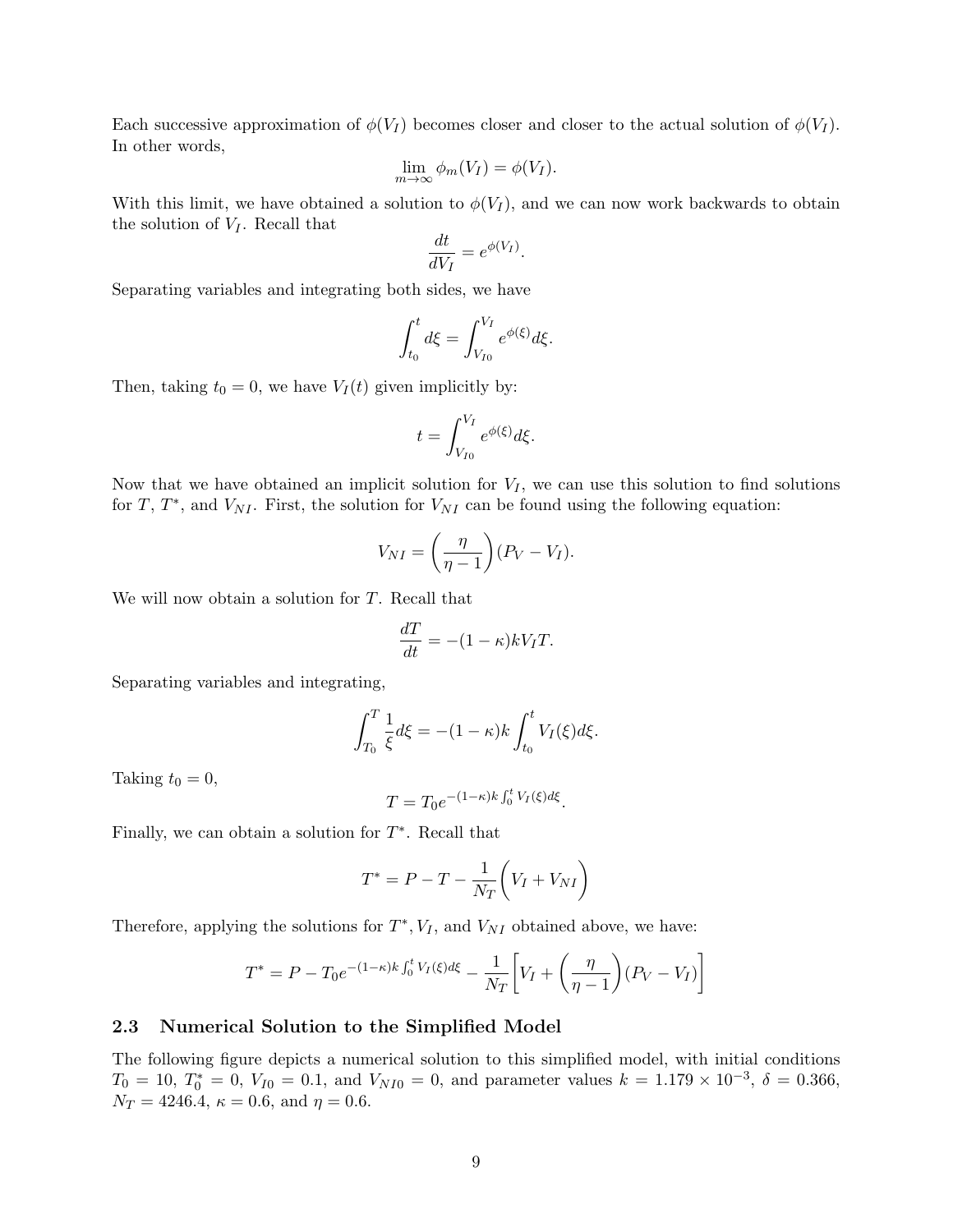

Figure 1: Approximate solution for  $T, T^*, V_I$ , and  $V_{NI}$  in the simplified model.

The differences in the class sizes of T and  $T^*$  compared to  $V_I$  and  $V_{NI}$  make it difficult to understand the behavior of each class in the above figure. Consider Figure 2 below, which shows the approximate solutions of T and  $T^*$  separate from the approximate solutions of  $V_I$  and  $V_{NI}$  to make it easier to observe the information this simplified model gives about the behaviors of each of these classes over time.



Figure 2: Approximate solution for  $T, T^*, V_I$ , and  $V_{NI}$  in the simplified model.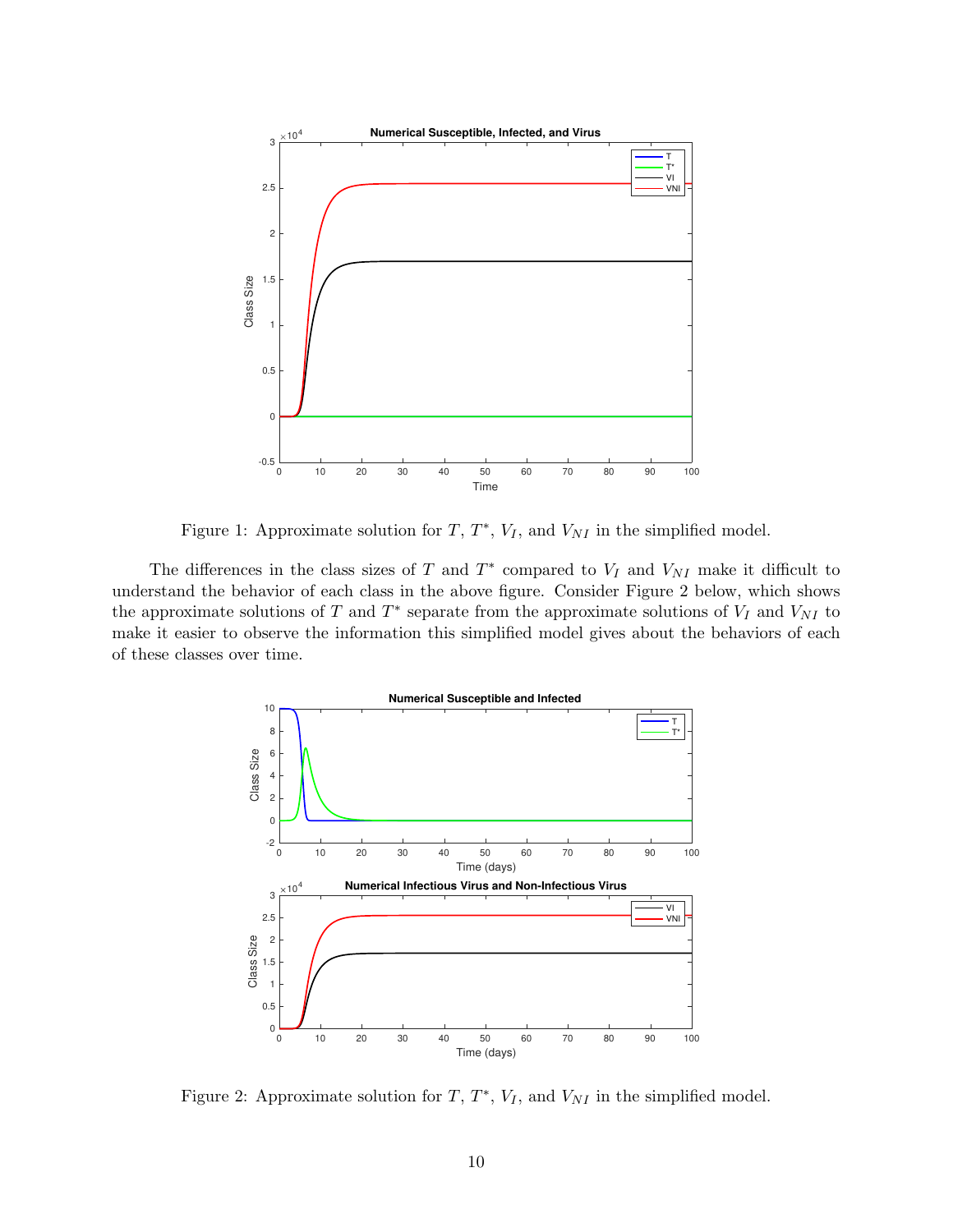Note that because of the removal of the susceptible cell birth rate  $\lambda$  from the model, the amount of susceptible cells  $T$  is always decreasing, until it reaches its steady state. Additionally, because of the removal of the viral clearance rate, the class sizes of  $V_I$  and  $V_{NI}$  are always increasing until they reach their steady states. In the next section, an approximate solution will be found to the full deterministic model, which will produce a more biologically sound model for the study of HIV-1 Dynamics.

#### 2.4 Numerical Solution to the Full Deterministic Model

To produce a numerical approximation to our model, a predictor-corrector method was used that combines the explicit four-step Adams-Bashforth Method and the implicit three-step Adams-Moulton Method, and uses the Runge-Kutta Method of order four to obtain its starting values.

With initial conditions  $T_0 = 10$ ,  $T_0^* = 0$ ,  $V_{I0} = 0.1$ , and  $V_{NI0} = 0$ , and parameter values  $\lambda = 0.1089, d = 0.01089, k = 1.179 \times 10^{-3}, \delta = 0.366, N_T = 4246.4, c = 3.074, \kappa = 0.6$ , and  $\eta = 0.6$ , the following approximation was obtained:



Figure 3: Approximate solution for  $T, T^*, V_I$ , and  $V_{NI}$  obtained by the Multistep Method.

In the figure above, it is difficult to see how  $T$  and  $T^*$  progress over time in the model, due to the discrepancy in the class sizes between virus particles  $(V_I \text{ and } V_{NI})$  and CD4 T-cells (T and T ∗ ). To get a better understanding of the behavior of each class as time progresses, it helps to plot  $V_I$  and  $V_{NI}$  separately from T and  $T^*$ , as in Figure 4 below.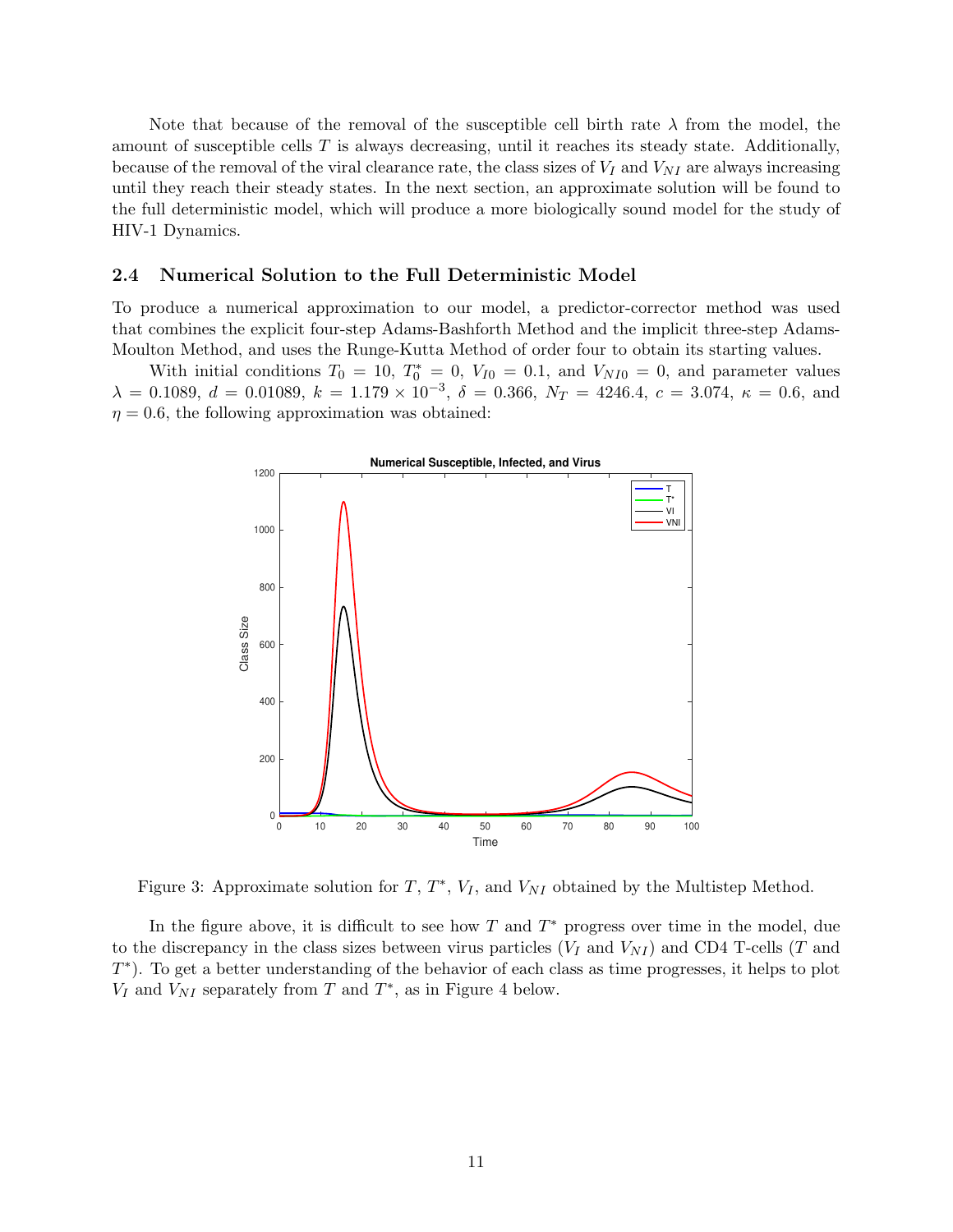

Figure 4: Top: Approximate solution for  $T$  and  $T^*$  obtained by the Multistep Method. Bottom: Approximate solution for  $V_I$  and  $V_{NI}$  obtained by the Multistep Method.

From Figures 3 and 4, we can see that around  $t = 10$  days, the amount of infectious and non-infectious virus present in the body quickly increases, and as the viral concentration increases, the amount of infected CD4 T-cells increases and the amount of uninfected (susceptible) CD4 Tcells decreases. Once the virus concentration hits its peak and begins to decrease, the number of infected cells in the body also decrease, and the number of susceptible cells slowly increases. This pattern continues as time progresses, until each class reaches its steady state, as seen in Figure 5.



Figure 5: Approximate solutions for  $T, T^*, V_I$ , and  $V_{NI}$ , along with their steady state solutions.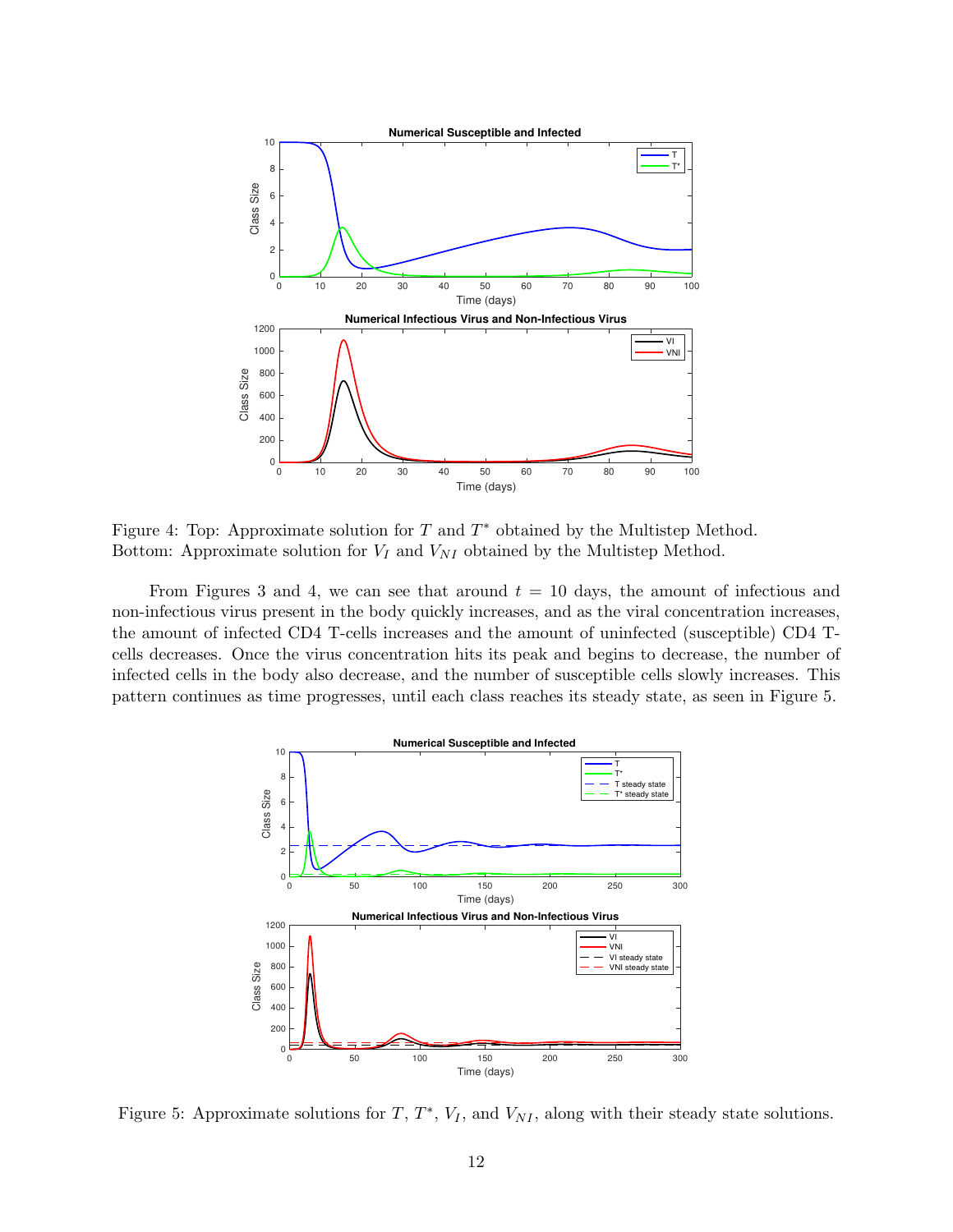## 3 Solutions to the Stochastic Model for HIV-1 Dynamics

#### 3.1 Preliminary Concepts

**Definition 1.** Let  $\Omega$  be the set of all possible outcomes of a probabilistic experiment. A random variable X is a function from the set of outcomes  $\Omega$  to the set of real numbers [12].

**Example 1.** Consider an experiment in which a fair coin is tossed twice. The outcome of each coin toss is either heads (H) or tails (T), so the set of all possible outcomes is  $\Omega = \{HH, HT, TH, TT\}$ . Let  $X$  be the number of heads that occur in one trial of this experiment. Then  $X$  is a random variable, and the possible values of  $X$  are 0, 1, and 2.

**Definition 2.** Let X be a random variable. Then  $F_X(x) = P(\{\omega \in \Omega : X(\omega) \leq x\})$  is called the probability distribution function of X [5].

Definition 3. A random variable is defined to be discrete if it has a finite or countably infinite number of outcomes [12].

Definition 4. A continuous random variable is a variable that can take on a continuum of values rather than a finite or countably infinite number [10].

The random variable  $X$  in Example 1 is an example of a discrete random variable. Some examples of continuous random variables include measurements of distance and speed, and passage of time.

**Definition 5.** The probability mass function of a discrete random variable X, denoted pmf(x), is given by  $p(x) = P(X = x) = P({\omega \in \Omega : X(\omega) = x})$ 

**Definition 6.** The probability density function of a continuous random variable X, denoted pdf(x), is the function  $p(x)$  such that  $F_X(x) = \int_{-\infty}^x p(s)ds$ .

The probability mass function and probability density functions are functions that describe the probability properties of a random variable  $X$  [10]. The domain of these functions is the possible values of the random variable  $X$ , and the range is the interval  $[0, 1]$ .

**Example 2.** Suppose we toss a fair coin three times and observe the number of heads. Say we run this experiment 30 times, with the following results: we observe one head in 12 trials, no heads in 10 trials, and two heads in 8 trials.

Here,  $pdf(0) = Pr(X = 0)$  is the probability of observing no heads when a coin is tossed three times. Thus  $pdf(0) = \frac{10}{30} = 0.333$ . The values of  $pdf(1)$  and  $pdf(2)$  can be calculated in the same way, and the resulting probability distribution function for the random variable  $X$  is given by:

$$
pdf(x) = \begin{cases} \frac{10}{30} = 0.333 & when X = 0\\ \frac{12}{30} = 0.4 & when X = 1\\ \frac{8}{30} = 0.267 & when X = 2 \end{cases}
$$

Note that the domain of the probability distribution function are the possible values of  $X$ , domain(pdf(x)) = {0, 1, 2}, and the resulting value is a number in the interval [0, 1].

Definition 7. A measure of location is a measure of the center of a set of numbers [10].

The most commonly used measure of location for a data set is the arithmetic mean, often denoted by  $\bar{x}$ , which is the sum of the observed values in a data set divided by the number of observations in the set.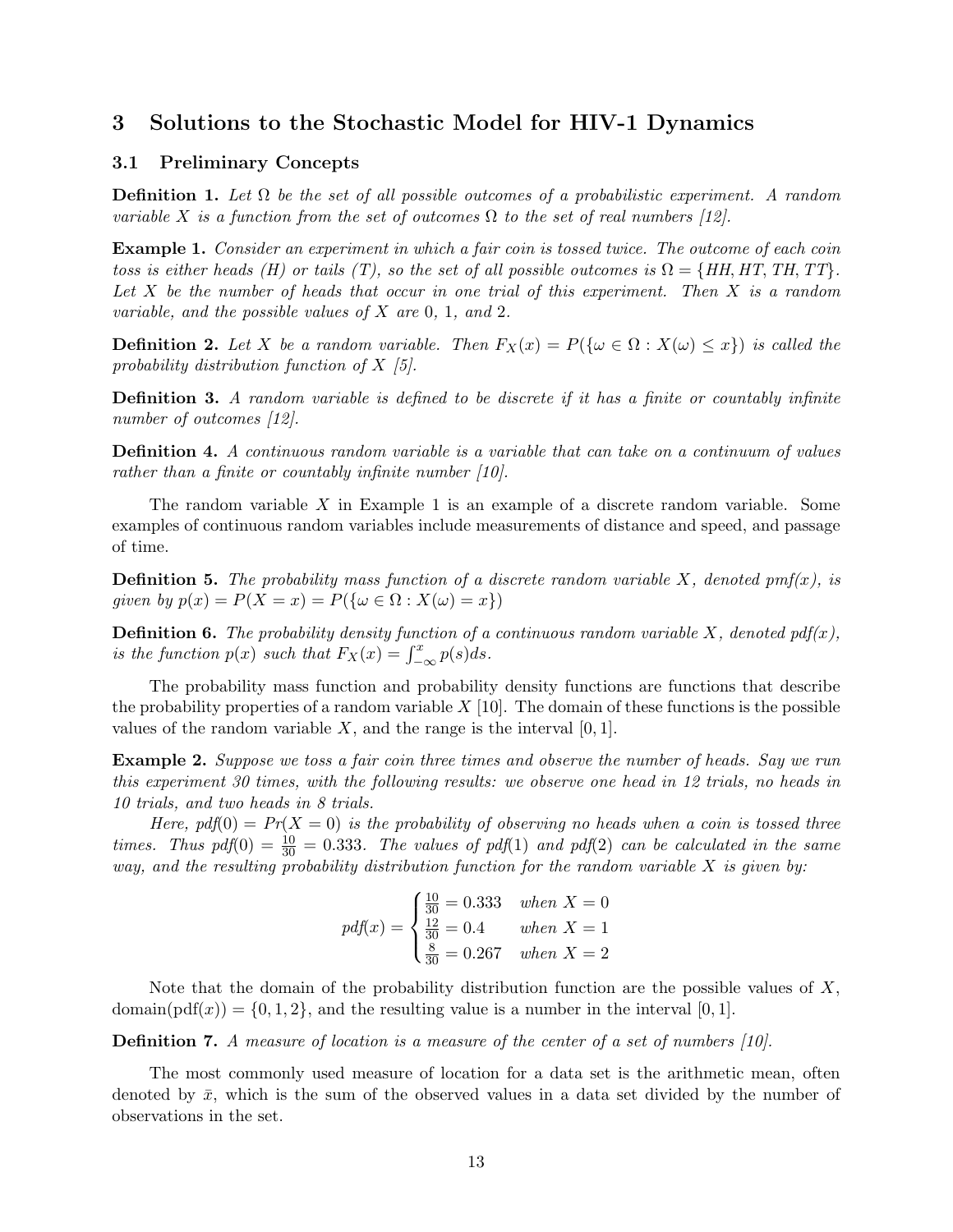**Example 3.** Consider the data set  $S = \{42, 36, 89, 22, 10, 56\}$ . The arithmetic mean of S is:

$$
\bar{x} = \frac{42 + 36 + 89 + 22 + 10 + 56}{6} = \frac{255}{6} = 42.5.
$$

Another measure of location for a random variable X is the median, which is a measure of the center of all observed outcomes of  $X$ . For an odd sample size, the median is the middle value of the ordered observations. For an even sample size, the median is the average of the two values in the middle of the ordered observations [10].

Example 4. Consider the data set S in Example 2, which has 6 observations. To find the median, we put these six observations in numerical order and take the average of the two observations in the middle of the set:

$$
S = \{10, 22, 36, 42, 56, 89\} \rightarrow \text{median}(S) = \frac{36 + 42}{2} = 39.
$$

The median is sometimes used as a measure of the center (rather than the arithmetic mean) because it is robust, meaning it is insensitive to extremely large or small values in the data [10].

Example 5. To understand this idea of robustness, suppose we perform ten trials of an experiment, where we toss a fair coin  $400$  times and record the number of heads observed. Consider two possible outcomes of this experiment,  $S_1$  and  $S_2$  as defined by:

$$
S_1 = \{232, 174, 259, 180, 183, 186, 400, 226, 172, 215\}
$$
  

$$
S_2 = \{232, 174, 259, 180, 183, 186, 276, 226, 172, 215\}
$$

Note that the only difference between these two sets of outcomes is the observation of the seventh trial, in which we observed 400 heads in  $S_1$  and 276 heads in  $S_2$ . To find the median of each set, we place the observed values in order and take the average of the middle two values:

$$
S_1 = \{172, 174, 180, 183, 186, 215, 226, 232, 259, 400\} \rightarrow median(S_1) = \frac{186 + 215}{2} = 200.5
$$
  

$$
S_2 = \{172, 174, 180, 183, 186, 215, 226, 232, 259, 276\} \rightarrow median(S_2) = \frac{186 + 215}{2} = 200.5
$$

Note that the median of  $S_1$  and the median of  $S_2$  are the same, because the positioning of the numbers in the ordered data is not affected by the exact value of the largest number in the data set. Now, to find the arithmetic mean of each set, we simply take the sum of the data values and divide by the number of observations:

$$
mean(S_1) = \frac{232 + 174 + 259 + 180 + 183 + 186 + 400 + 226 + 172 + 215}{10} = \frac{2227}{10} = 222.7
$$

$$
mean(S_2) = \frac{232 + 174 + 259 + 180 + 183 + 186 + 276 + 226 + 172 + 215}{10} = \frac{2103}{10} = 210.3
$$

We can see that the mean of  $S_1$  is larger than the mean of  $S_2$ ; this difference is because each data value is used to compute the mean, and therefore extremely large or small data values will skew the mean in the direction of the extreme value. In this case, the set of observations  $S_1$  had a large value of 400, and therefore its mean was larger than that of  $S_2$ .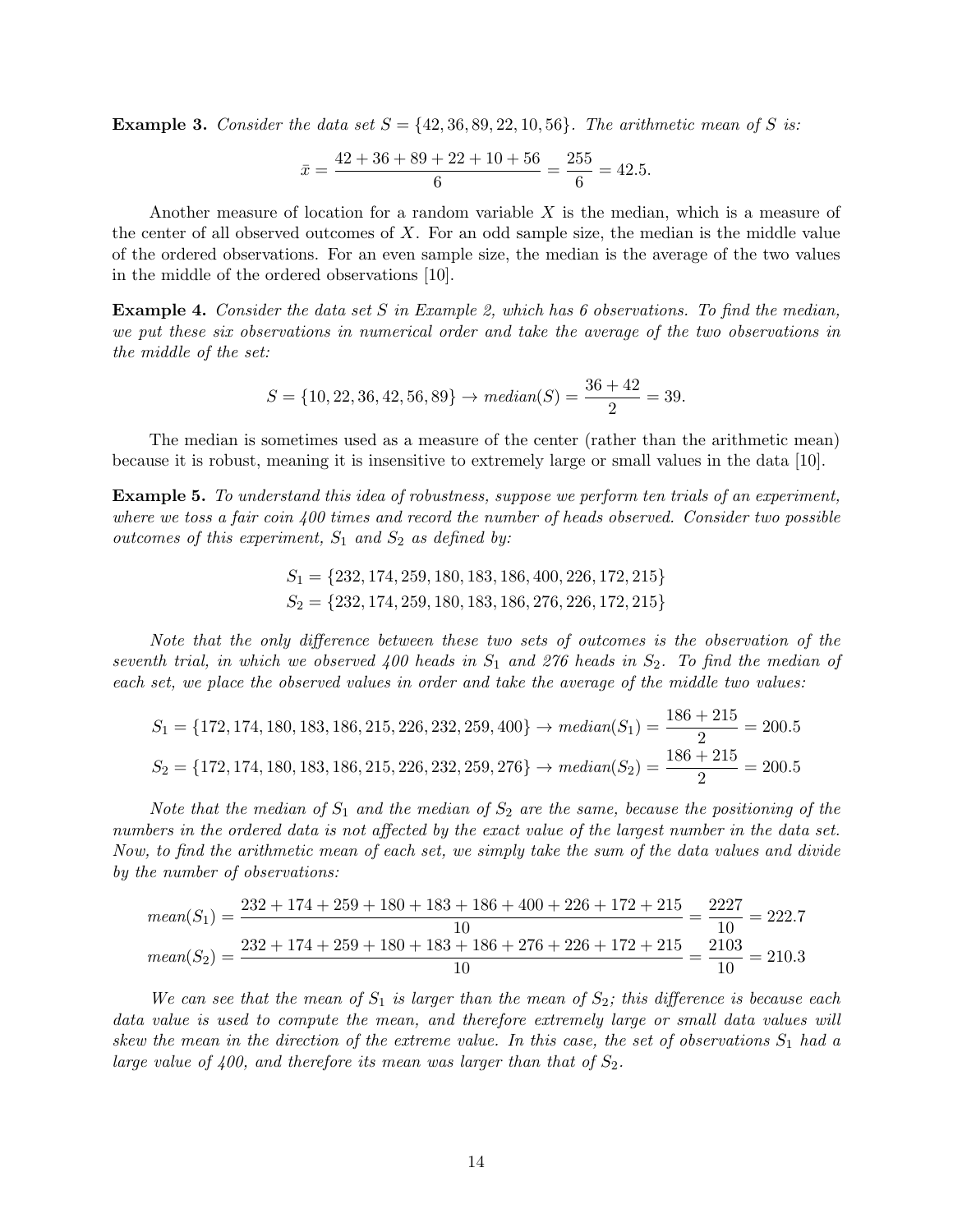#### 3.2 Patient Data

Data for 176 HIV-infected persons was retrospectively collected from medical records of Severance Hospital, South Korea. The patient data consists of observed values for the following variables:  $S_0$ ,  $I_0$ ,  $V_0$ ,  $\lambda$ ,  $d$ ,  $k$ ,  $\mu$ ,  $N_T$ ,  $c$ ,  $\eta$ , and  $\epsilon$ .

The variables of this data set correspond with the initial conditions and parameters of our system in the following manner:

| Our System     | <b>Patient Data</b> | Interpretation                                                 |  |
|----------------|---------------------|----------------------------------------------------------------|--|
| $T_0$          | $S_0$               | Initial number of susceptible CD4 T-cells present in the body. |  |
| $T_0^*$        | $I_0$               | Initial number of infected CD4 T-cells present in the body.    |  |
| $V_{I0}$       | $V_0$               | Initial amount of virus present in the body.                   |  |
| $V_{NI0}$      |                     | Initial amount of non-infectious virus present in the body.    |  |
| $\lambda$      |                     | Production rate of CD4-T cells.                                |  |
| $\overline{d}$ |                     | Death rate of susceptible CD4-T cells.                         |  |
| k <sub>i</sub> | k <sub>i</sub>      | Viral infection rate.                                          |  |
| $\delta$       | $d+\mu$             | Death rate of infected CD4 T-cells.                            |  |
| $N_T$          | $N_T$               | Viral production rate.                                         |  |
| $\mathcal{C}$  | $\mathcal{C}$       | Viral clearance rate.                                          |  |
| $\kappa$       | η                   | Reverse transcriptase inhibitor efficacy.                      |  |
| η              | E                   | Protease inhibitor efficacy.                                   |  |

Table 2: Relation of the variables in the patient data set to the initial conditions and parameters of the model, along with their interpretations.

Note that no variable in the patient data provided corresponds directly to the initial amount of non-infectious virus present in the body, which is the initial condition  $V_{NI0}$  in our model. For the purposes of producing an approximate solution, we will assume that  $V_{NI0} = 0$  for each patient.

The arithmetic mean, or average, of each of the variables in the patient data can be computed by adding all observed values of the variable, and dividing by the sample size, which is the number of patients in the data set. Because we have an even sample size, the median of each variable can be computed by taking the average of the two values in the middle of the ordered observations. Average and median values for each variable in the patient data can be seen in the table below.

| Variable       | Mean Value | Median Value |
|----------------|------------|--------------|
| $T_0$          | 254.995    | 238.428      |
| $T_0^*$        | 9.820      | 2.965        |
| $V_{I0}$       | 9.8832     | 0.09127      |
| $\lambda$      | 8.3978     | 2.388        |
| $d_{\cdot}$    | 0.0138     | 0.00447      |
| k <sub>i</sub> | 0.15739    | 0.00264      |
| δ              | 0.4888     | 0.01076      |
| $N_T$          | 6039.344   | 44.938       |
| $\overline{c}$ | 553.618    | 8.968        |
| $\kappa$       | 0.69886    | 0.6          |
| η              | 0.3034     | 0.6          |

Table 3: Mean and median values for each variable in the patient data set.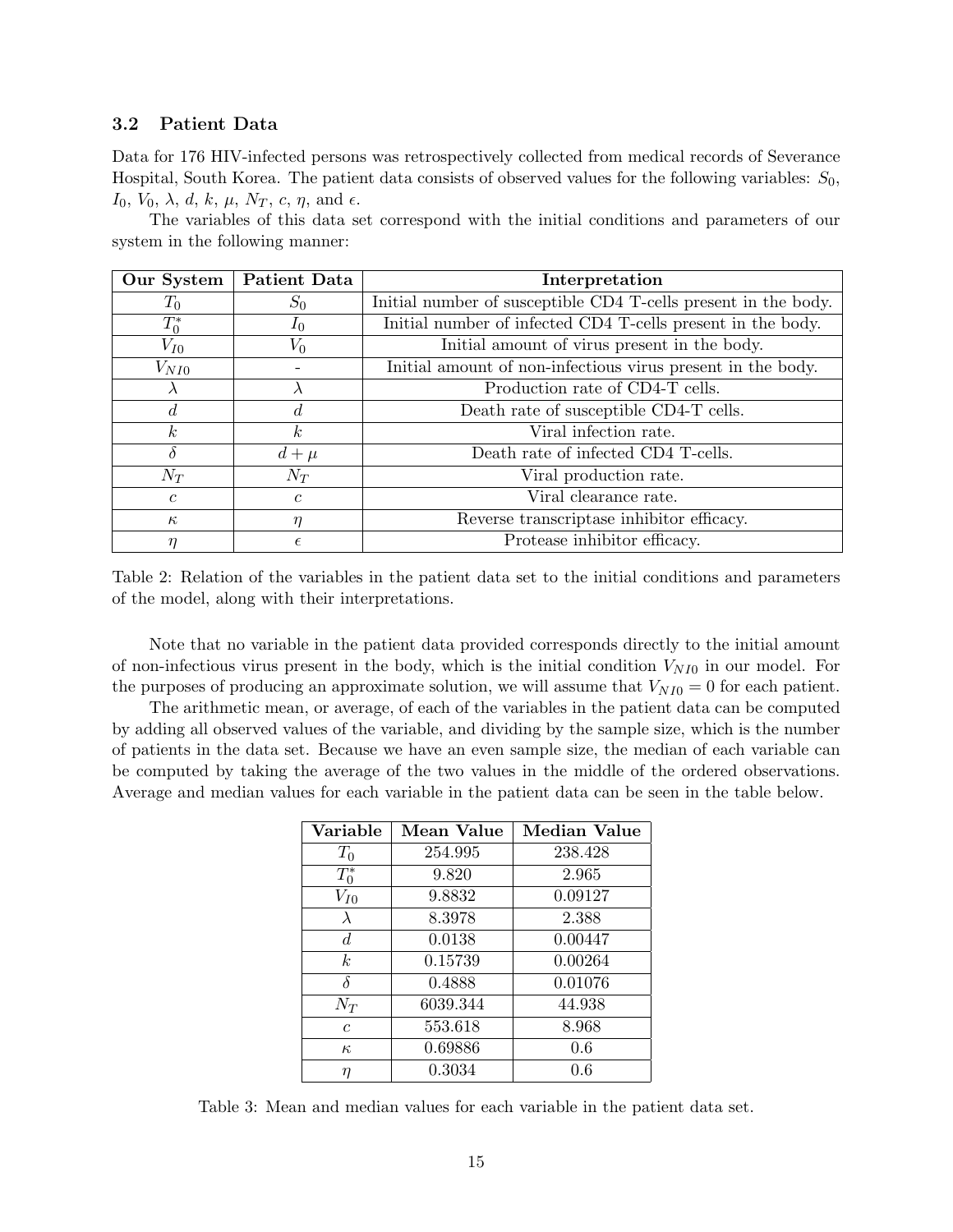Note that for some variables in the patient data, the differences between the average and median values are very large in relation to the values the variables take on themselves. For example, the mean value of the viral clearance rate  $c$  is  $553.618$ , while its median value is 8.968.

The mean of a random variable is not robust because it is sensitive to outliers, which are observations of a random variable that are far from most of the observed values of that same variable in the data set [10].

Whether or not an observation is an outlier can be determined computationally using the interquartile range (IQR) of the data, which is a measure of its dispersion. The IQR can be computed by finding the difference between the  $25<sup>th</sup>$  and  $75<sup>th</sup>$  percentiles of the data.

Let  $Q3$  denote the 75<sup>th</sup> percentile of the data, and  $Q1$  denote the  $25<sup>th</sup>$  percentile of the data. Then the interquartile range is  $IQR = Q3 - Q1$ . An observation x is defined to be an outlier if  $x < Q1 - (1.5 \times IQR)$  or if  $x > (1.5 \times IQR) + Q3$ . In the former case, x is referred to as a low outlier, and in the latter case,  $x$  is referred to as a high outlier.

Boxplots are a convenient way to visually describe the data and determine which points in a data set are outliers, and how much these points impact the mean. A boxplot is created using the median and interquartile range of the data. As an example, consider Figure 6, a boxplot of the initial condition  $T_0$  in the patient data.



Figure 6: Boxplot of initial condition  $T_0$  in patient data.

The blue box represents the bounds of the interquartile range of  $T_0$ . The top line of the blue box is the  $75<sup>th</sup>$  percentile of the data, and the bottom line of the box is the  $25<sup>th</sup>$  percentile of the data. The dotted black line represents the spread of the entire data set, with the maximum value of the data corresponding to the top black line and the minimum value of the data set corresponding to the bottom black line.

To get a better understanding of how outliers can be identified through the use of boxplots, consider the Figure 7 below, a boxplot of the variable  $\lambda$  in the patient data.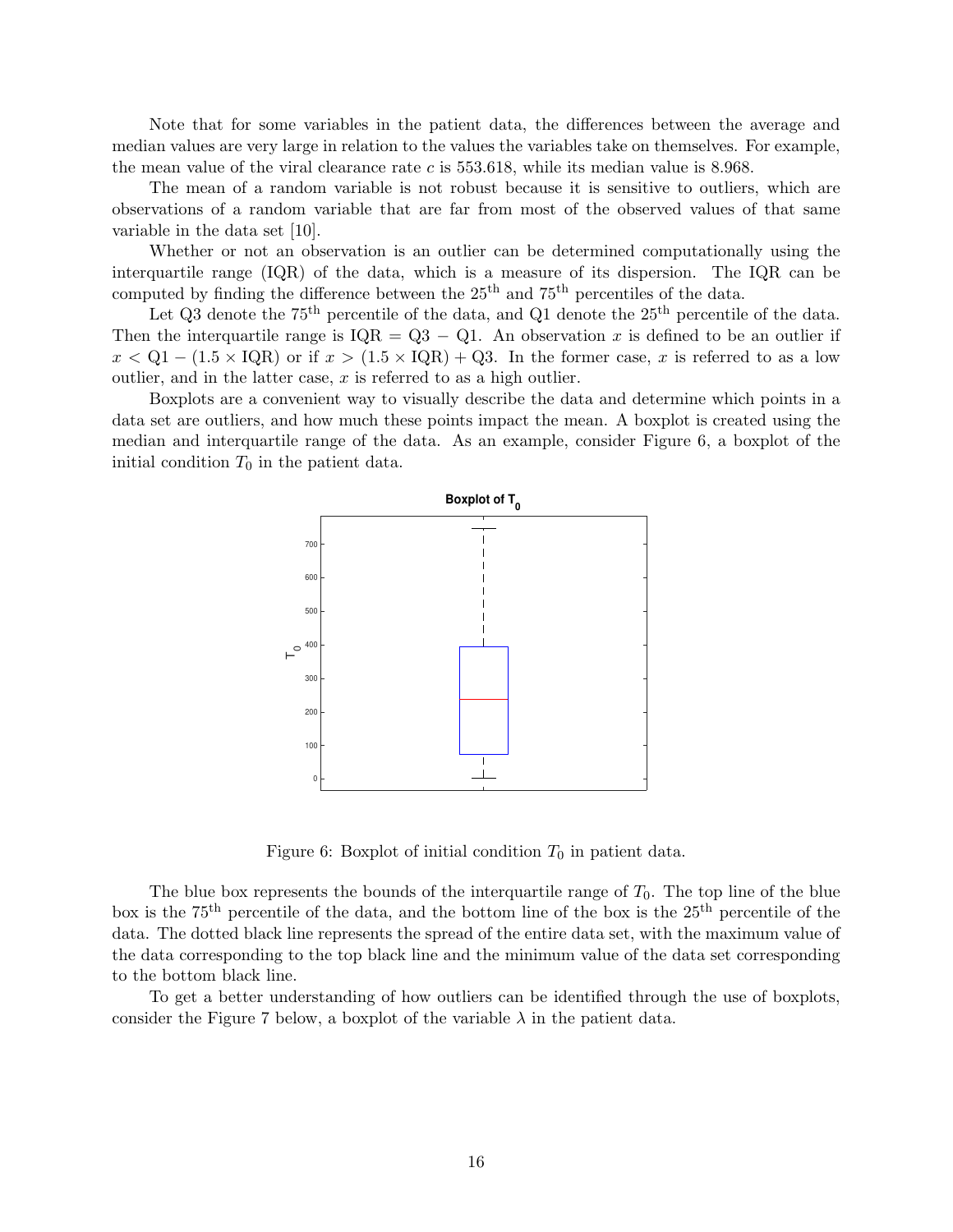

Figure 7: Boxplot of random variable  $\lambda$  in patient data.

Again, the blue box represents the interquartile range of  $\lambda$ , with the red line signifying the median of the data set, and the bottom and top lines of the blue box corresponding to the 25th and 75th percentiles of the data, respectively. Each red cross above the blue box represents a high outlier of the data set.

Note that there are many high outliers in the set of observations of  $\lambda$ . Because of these outliers, it is difficult to get a good understanding of the distribution of  $\lambda$  from this plot. A boxplot of the random variable  $\lambda$  after removal of outliers can be seen below.



Figure 8: Boxplot of random variable  $\lambda$  in patient data after removal of outliers.

Note that even after removal of the original outliers, there are still outliers present in our data set. In this case, removal of outliers impacted the values of the  $25<sup>th</sup>$  and  $75<sup>th</sup>$  percentiles of the data, and therefore the criteria for a data point being an outlier changed as well. However, we can still see that after removal of the initial outliers the underlying distribution of  $\lambda$  is much clearer.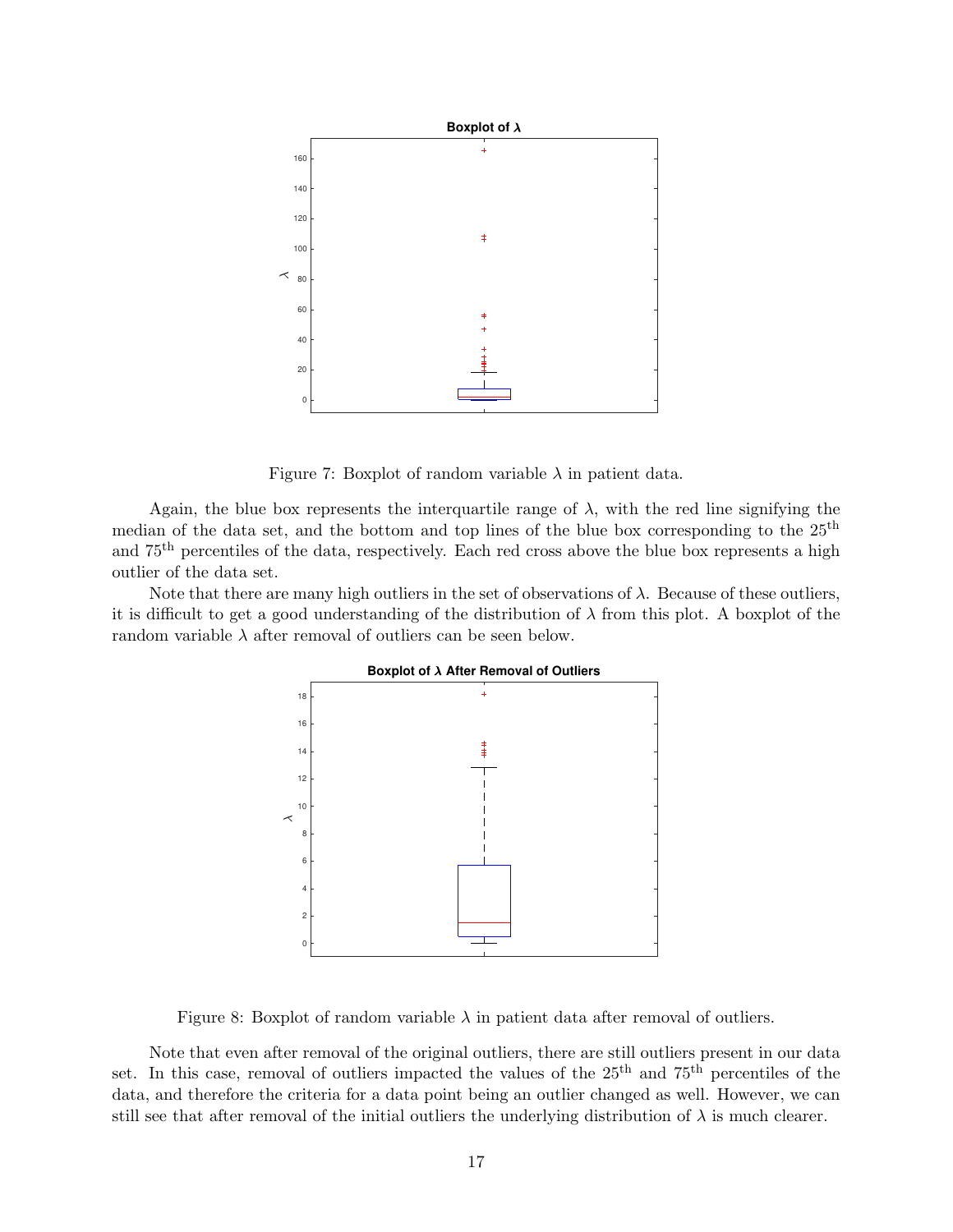Generally, when trying to identify underlying trends in the distributions of data sets, it is not advised to completely remove outliers and make firm statistical conclusions with the new data set. However, in our case, the data is being used to identify underlying distributions of each random variable, and therefore it is beneficial to temporarily remove the outliers from the data to determine the possible distributions of each variable.

The impact of outliers on the average value of a random variable is further illustrated in the table below, which shows mean and median values for each variable in the patient data before the removal of outliers, as well as the mean and median values after the outliers were removed for each individual variable. Boxplots for each variable before and after removal of outliers are also included.

| Variable       | Before Removal of Outliers |              | After Removal of Outliers |              |
|----------------|----------------------------|--------------|---------------------------|--------------|
|                | Mean Value                 | Median Value | Mean Value                | Median Value |
| $T_0$          | 254.995                    | 238.428      | 254.995                   | 238.428      |
| $T_0^*$        | 9.820                      | 2.965        | 4.144                     | 12.296       |
| $V_{I0}$       | 9.8832                     | 0.09127      | 0.1355                    | 0.06209      |
| $\lambda$      | 8.3978                     | 2.388        | 3.716                     | 1.899        |
| $\overline{d}$ | 0.0138                     | 0.00447      | 0.0074                    | 0.00371      |
| k <sub>i</sub> | 0.15739                    | 0.00264      | 0.00405                   | 0.001515     |
| $\delta$       | 0.4888                     | 0.01076      | 0.01933                   | 0.00723      |
| $N_T$          | 6039.344                   | 44.938       | 49.6379                   | 35.6186      |
| $\mathfrak{c}$ | 553.618                    | 8.968        | 16.655                    | 7.059        |
| $\kappa$       | 0.69886                    | 0.6          | 0.69886                   | 0.6          |
| $\eta$         | 0.3034                     | 0.6          | 0.3034                    | 0.6          |

Table 4: Mean and median values of each variable before and after the removal of outliers.



Figure 9: Comparison of  $T_0$  boxplot before and after outlier removal.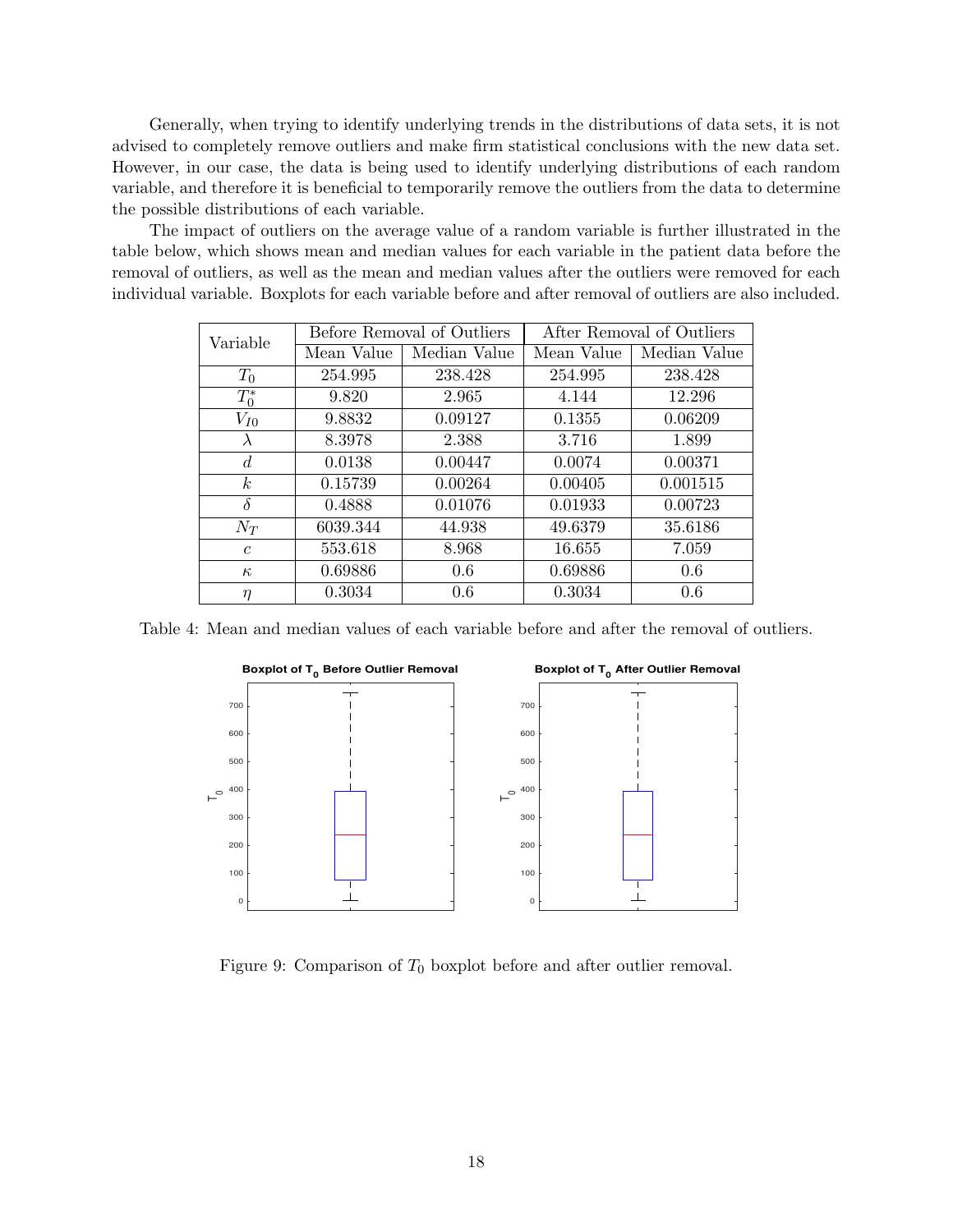

Figure 10: Comparison of  $T_0^*$  boxplot before and after outlier removal.



Figure 11: Comparison of  $V_{I0}$  boxplot before and after outlier removal.



Figure 12: Comparison of  $\lambda$  boxplot before and after outlier removal.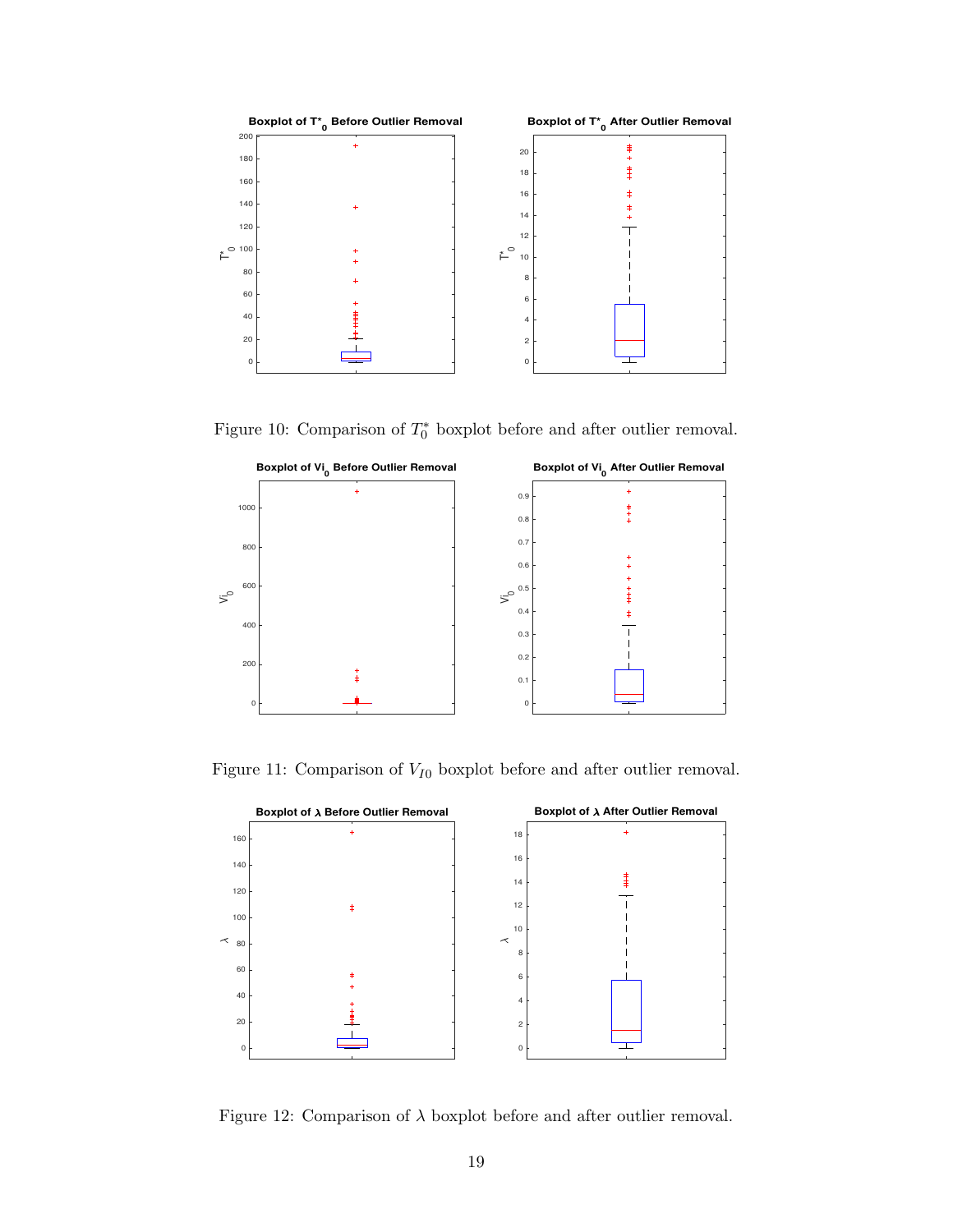

Figure 13: Comparison of d boxplot before and after outlier removal.



Figure 14: Comparison of k boxplot before and after outlier removal.



Figure 15: Comparison of  $\delta$  boxplot before and after outlier removal.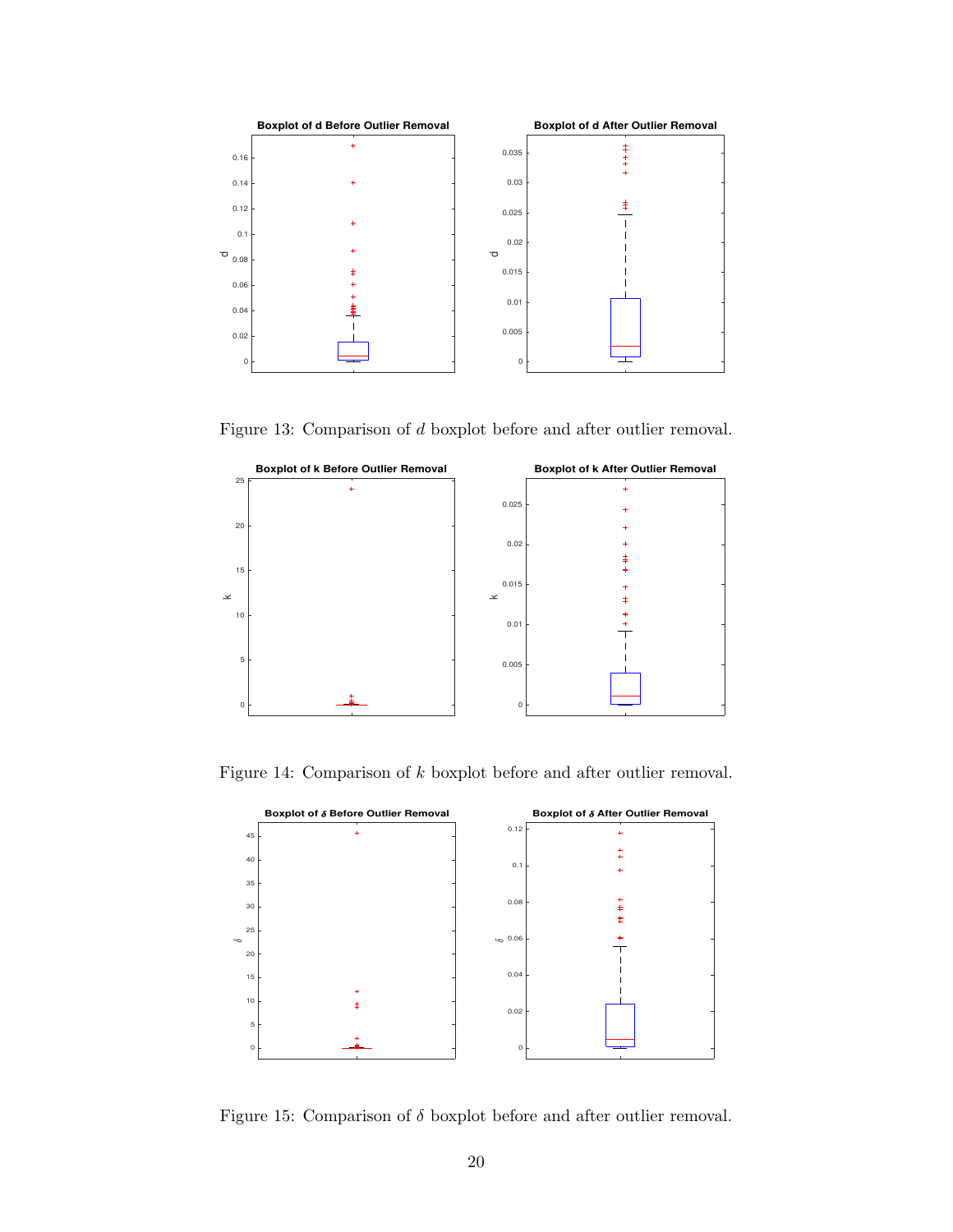

Figure 16: Comparison of  $N_{\cal T}$  boxplot before and after outlier removal.



Figure 17: Comparison of c boxplot before and after outlier removal.



Figure 18: Comparison of  $\kappa$  boxplot before and after outlier removal.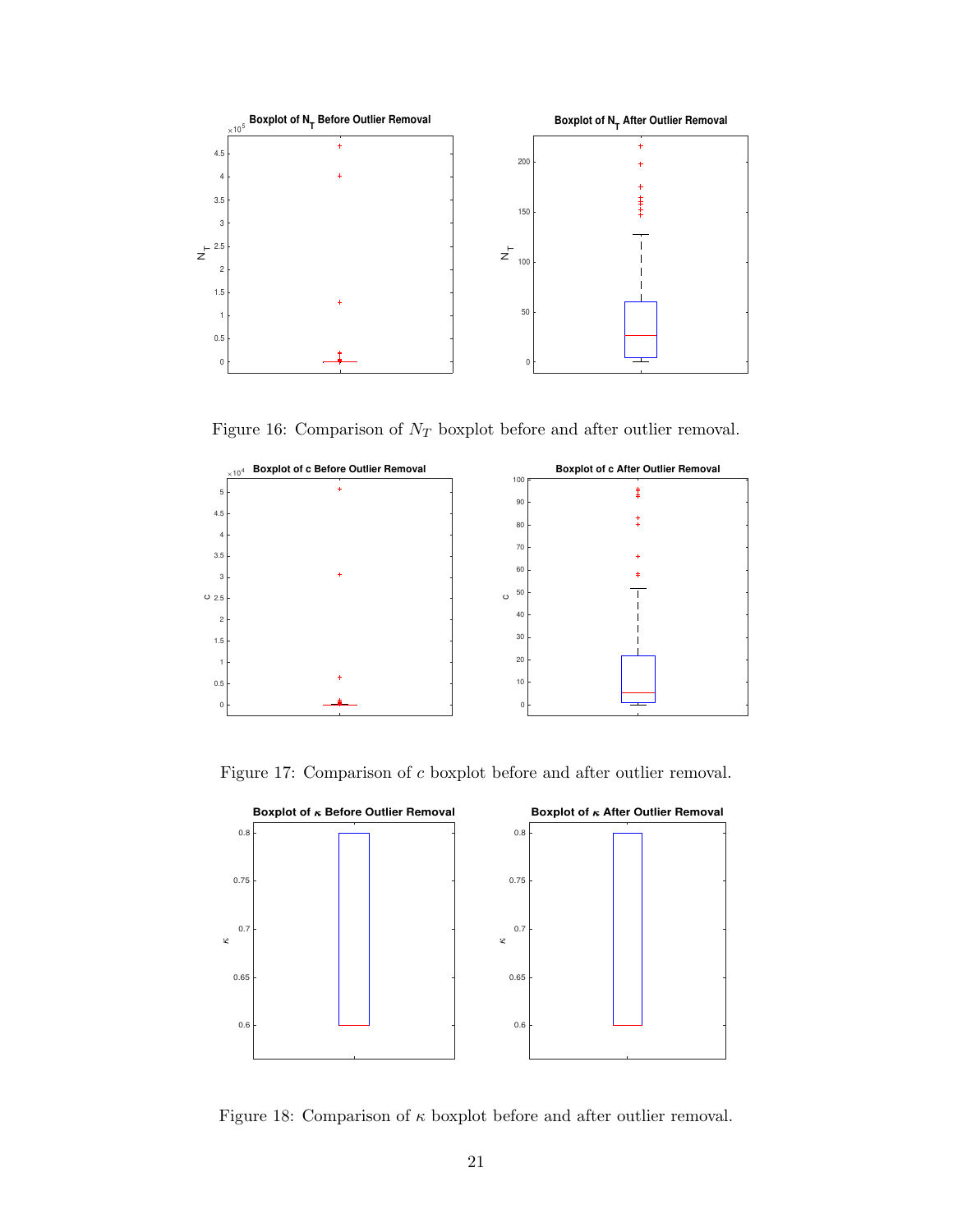

Figure 19: Comparison of  $\eta$  boxplot before and after outlier removal.

### 3.3 The Monte Carlo Method

The Monte Carlo Method is a technique used to analyze phenomena demonstrated by stochastic systems of equations by use of the generation of random numbers [12]. In order to understand the underlying process of the Monte Carlo Method, it is crucial to understand the concepts of the probability function and expected value of a random variable.

Recall from Definitions 5 and 6 in Section 3.1 that the probability mass function and probability density function are functions that describe the probability properties of a random variable X.

**Definition 8.** The expected value of a random variable  $X$ , often referred to as the mean or weighted average of X, denoted  $\mathbb{E}(X)$ , is the average of the values we expect to obtain when multiple trials of an experiment are observed [12].

For a discrete random variable, we use the formula  $\mathbb{E}(X) = \sum_{\Omega} x \text{ pdf}(x)$ , and for a continuous random variable,  $\mathbb{E}(X) = \int_{-\infty}^{\infty} x \, \text{pdf}(x) dx$ .

**Example 6.** Recall the 30 trial coin-toss experiment from Example 2 in Section 3.1. Since X is a discrete random variable,  $\mathbb{E}(X) = \sum_{\Omega} x \text{ pdf}(x)$ , and we have

$$
\mathbb{E}(X) = (0 \cdot pdf(0)) + (1 \cdot pdf(1)) + (2 \cdot pdf(2))
$$
  
= (0 \cdot 0.333) + (1 \cdot 0.4) + (2 \cdot 0.267) = 0.934.

Therefore, based on the information that has been gathered from this experiment, on average, we expect to observe heads 0.934 times when a fair coin is tossed three times.

The Monte Carlo Method essentially works in the following manner: we will generate independent random observations  $X_1, X_2, \ldots, X_n$  for each random variable in our model and use these observations to obtain a solution to our model. We then find the expected value of these solutions, and the result of this calculation is the solution to our stochastic model by the Monte Carlo Method.

To use this method on our stochastic system, we need to identify the probability distributions of each random variable in the model. One way to determine the possible underlying probability distributions of data sets is to create a histogram of the data to visualize its distribution. The figures below show histograms for each random variable in the patient data set.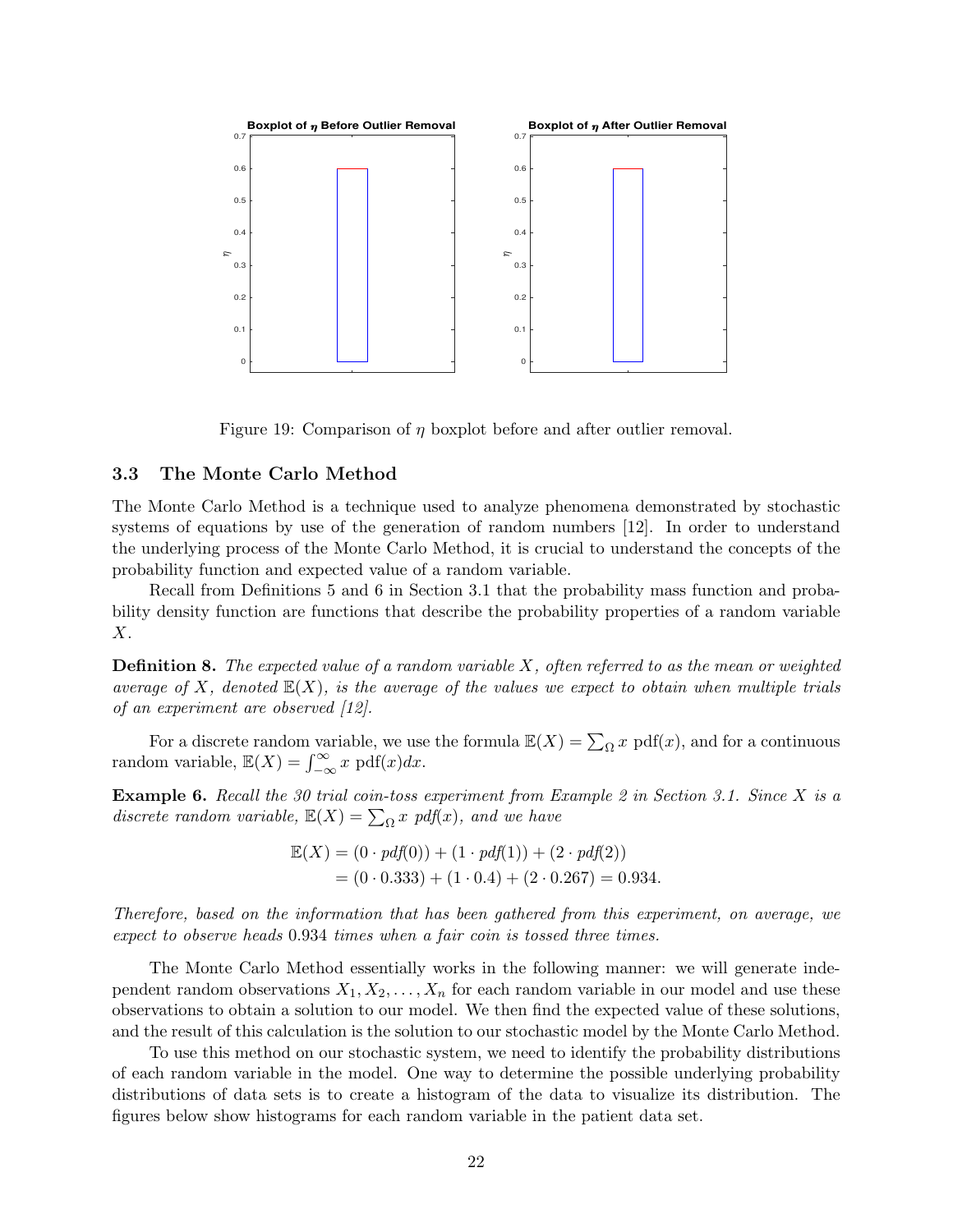Because the purpose of creating these histograms is to get an idea of the distribution of each data set, the outliers of each data set were removed before the histograms were created.



Figure 20: CD4 T-cell production rate.



Figure 22: Susceptible CD4 T-cell death rate.



Figure 24: Virion production rate.



Figure 21: CD4 T-cell infection rate.



Figure 23: Infected CD4 T-cell death rate.



Figure 25: Viral clearance rate.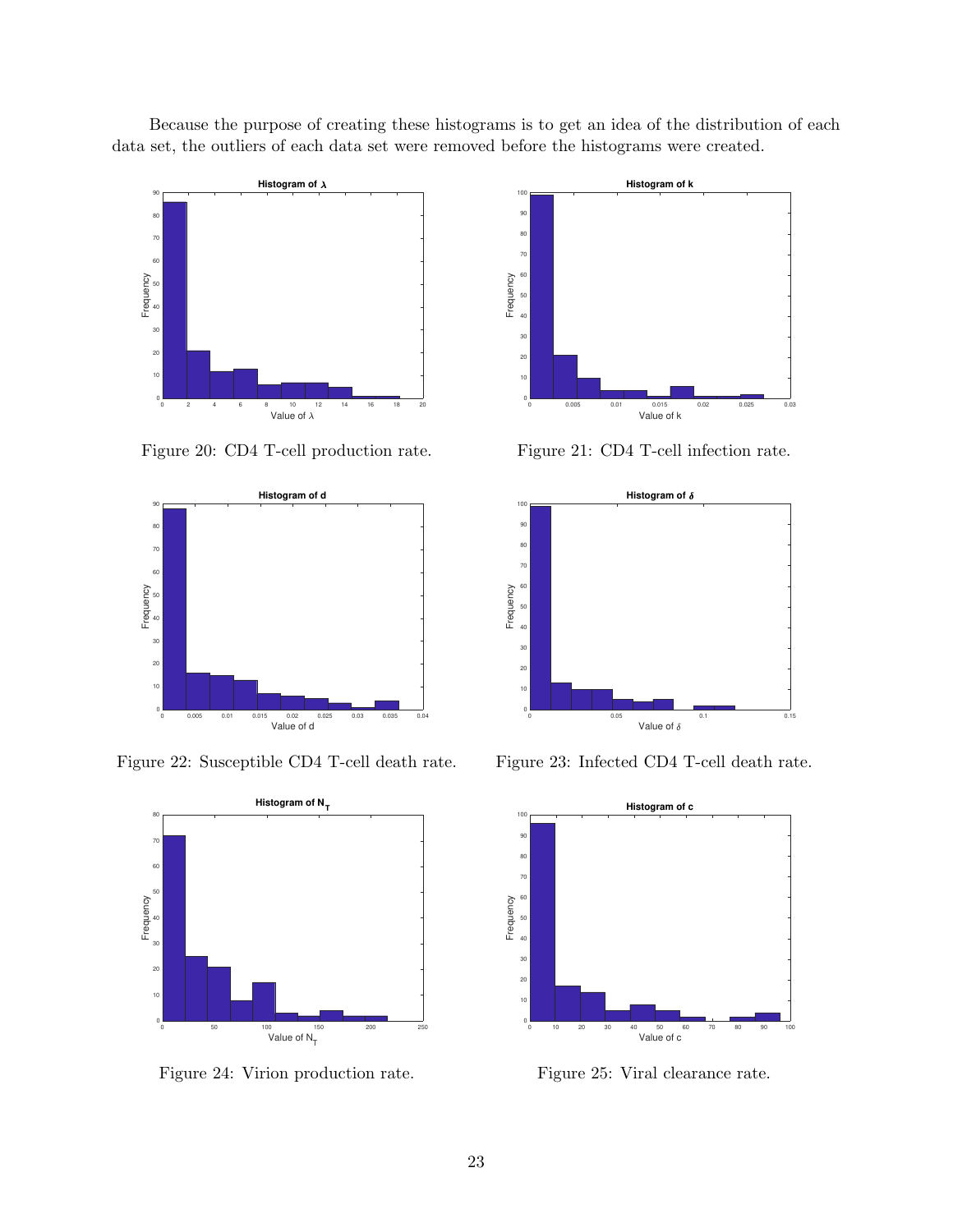

Figure 26: Initial CD4 T-cell count.



Figure 27: Initial infected T-cell count.



Figure 28: Initial concentration of infectious virus.



Figure 29: RT inhibitor efficacy.



Figure 30: Protease inhibitor efficacy.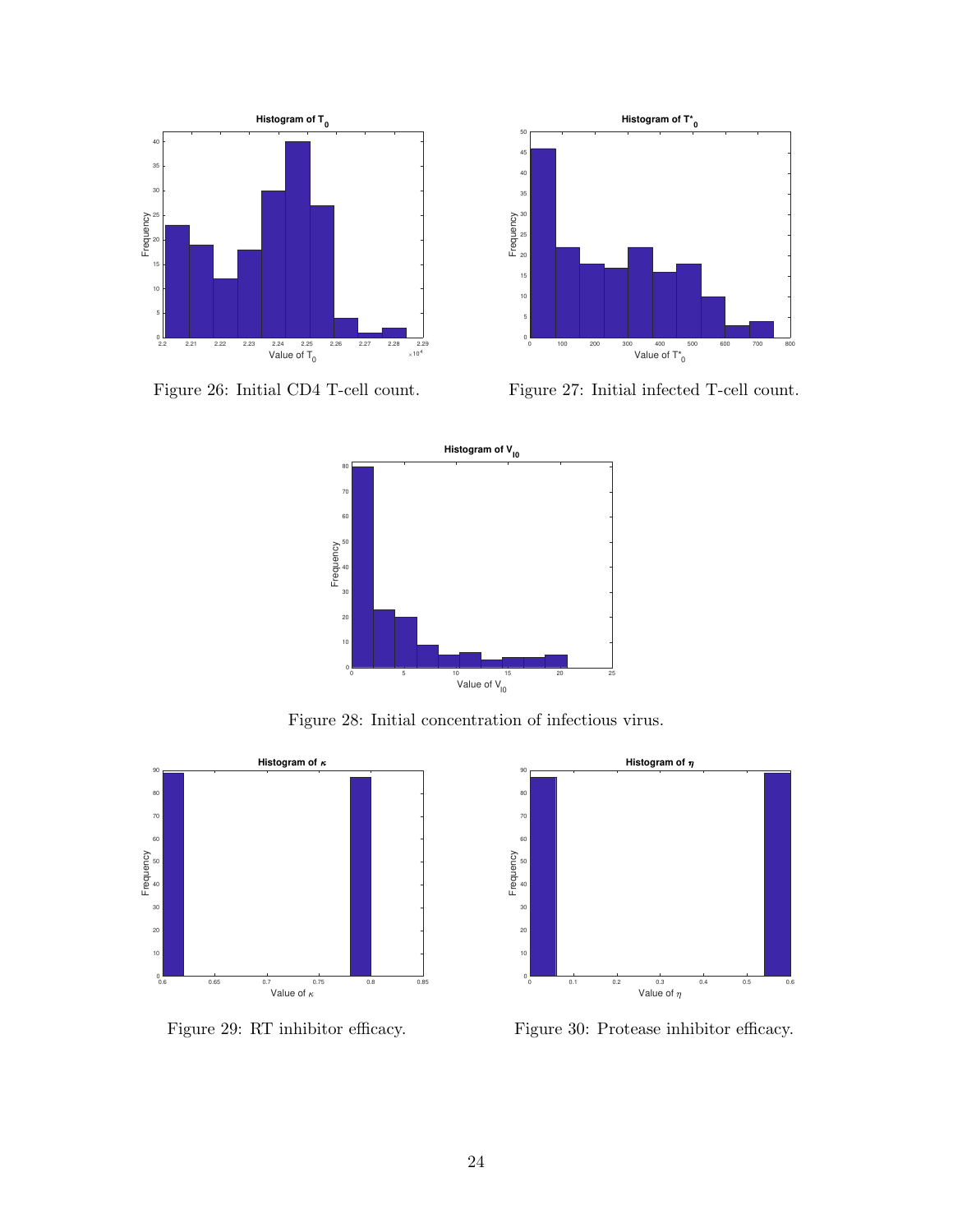The histograms of  $\lambda$ , k, d,  $\delta$ ,  $N_T$ , c,  $T_0$ ,  $T_0^*$ , and  $V_{I0}$  all seem to resemble the shape of either an exponential or gamma distribution. The probability density function of a gamma random variable is given by the function

$$
g(t) = \frac{\beta^{\alpha}}{\Gamma(\alpha)} t^{\alpha - 1} e^{-\beta t},
$$

where  $t \geq 0$ , the parameters  $\alpha, \beta > 0$ , and  $\Gamma(\alpha) = (\alpha - 1)!$  [10].

The exponential distribution is a special case of the gamma distribution with  $\alpha = 1$ , and therefore its probability density function is given by

$$
f(x) = \beta e^{-\beta x},
$$

where  $x \geq 0$  and the parameter  $\beta > 0$  [10].

The histograms of  $\kappa$  and  $\eta$ , however, do not resemble either an exponential or a gamma distribution. The shape of their histograms are very different from the rest, and the distribution they most closely resemble is that of a uniform distribution. According to [10], the probability density function of a continuous uniform distribution on the general interval  $[\alpha, \beta]$  is given by

$$
f(x) = \frac{1}{\beta - \alpha}, \quad \alpha \le x \le \beta.
$$

In order to use these distributions to generate random samples for each of these random variables in the model, we need to estimate the parameters of each distribution based on the patient data. The parameter estimates for each of these distributions was obtained using the Method of Moments as described in [10], with the following results:

| <b>Random Variable</b> | <b>Estimated Distribution and Parameter Values</b> |
|------------------------|----------------------------------------------------|
| $T_0$                  | Gamma ( $\alpha = 1.802, \beta = 141.4863$ )       |
| $T_0^*$                | Exponential ( $\beta = 0.2413$ )                   |
| $V_{I0}$               | Gamma ( $\alpha = 0.013898, \beta = 0.26095$ )     |
|                        | Exponential ( $\beta = 0.2691$ )                   |
| d.                     | Exponential ( $\beta = 135.3297$ )                 |
| k <sub>i</sub>         | Gamma ( $\alpha = 0.5086, \beta = 0.00796$ )       |
|                        | Exponential ( $\beta = 51.7362$ )                  |
| $N_T$                  | Exponential ( $\beta = 0.02015$ )                  |
| $\epsilon$             | Gamma ( $\alpha = 0.5675, \beta = 29.3465$ )       |
| $\kappa$               | Uniform ( $\alpha = 0.6, \beta = 0.8$ )            |
|                        | Uniform ( $\alpha = 0, \beta = 0.6$ )              |

Table 5: Parameter estimates for the distributions of each random variable in the model.

#### 3.4 Numerical Solution to the Stochastic Model

The distributions in Table 5 were used to generate random values for each variable using MATLAB random generators. The expected values of the solutions to  $T, T^*, V_I$ , and  $V_{NI}$  were then computed. Figure 31, seen below, is an example of the output produced by the Monte Carlo Method.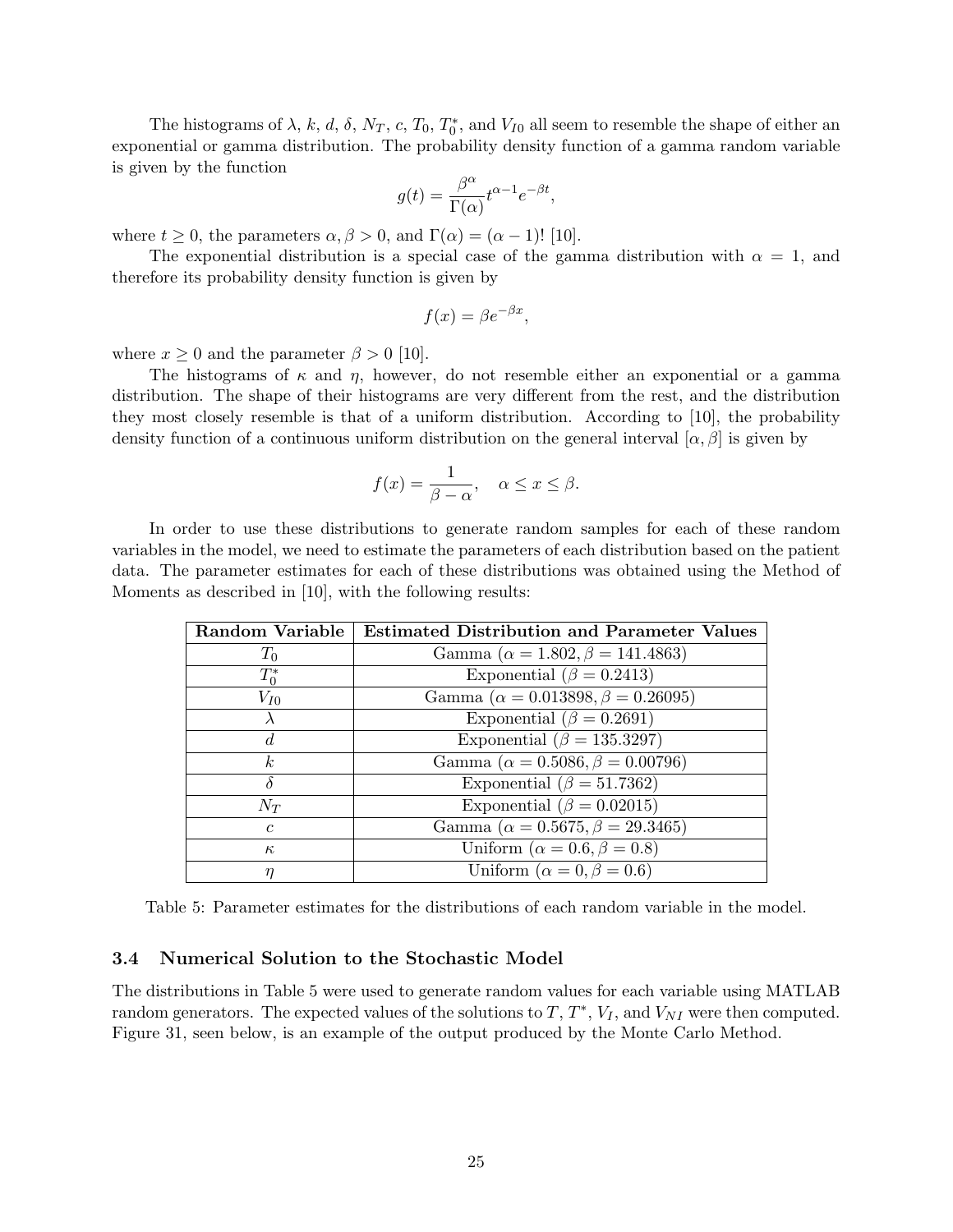

Figure 31: Approximate solution to the stochastic model obtained using the Monte Carlo Method.

A solution to the model was also computed using simply the average of the random values obtained for each variable in the model. The output of this solution is seen in the figure below.



Figure 32: Approximate solution to the stochastic model obtained using the average values of the random samples for each random variable in the model.

The output seen in Figure 31 is similar to the behavior we would expect in this model based on the approximation to the deterministic solution obtained in Chapter 2. However, because of the randomness involved in the Monte Carlo Method, it is interesting to see how the differences in parameters and initial conditions change the behavior of the model. Consider Figures 33 through 36 below.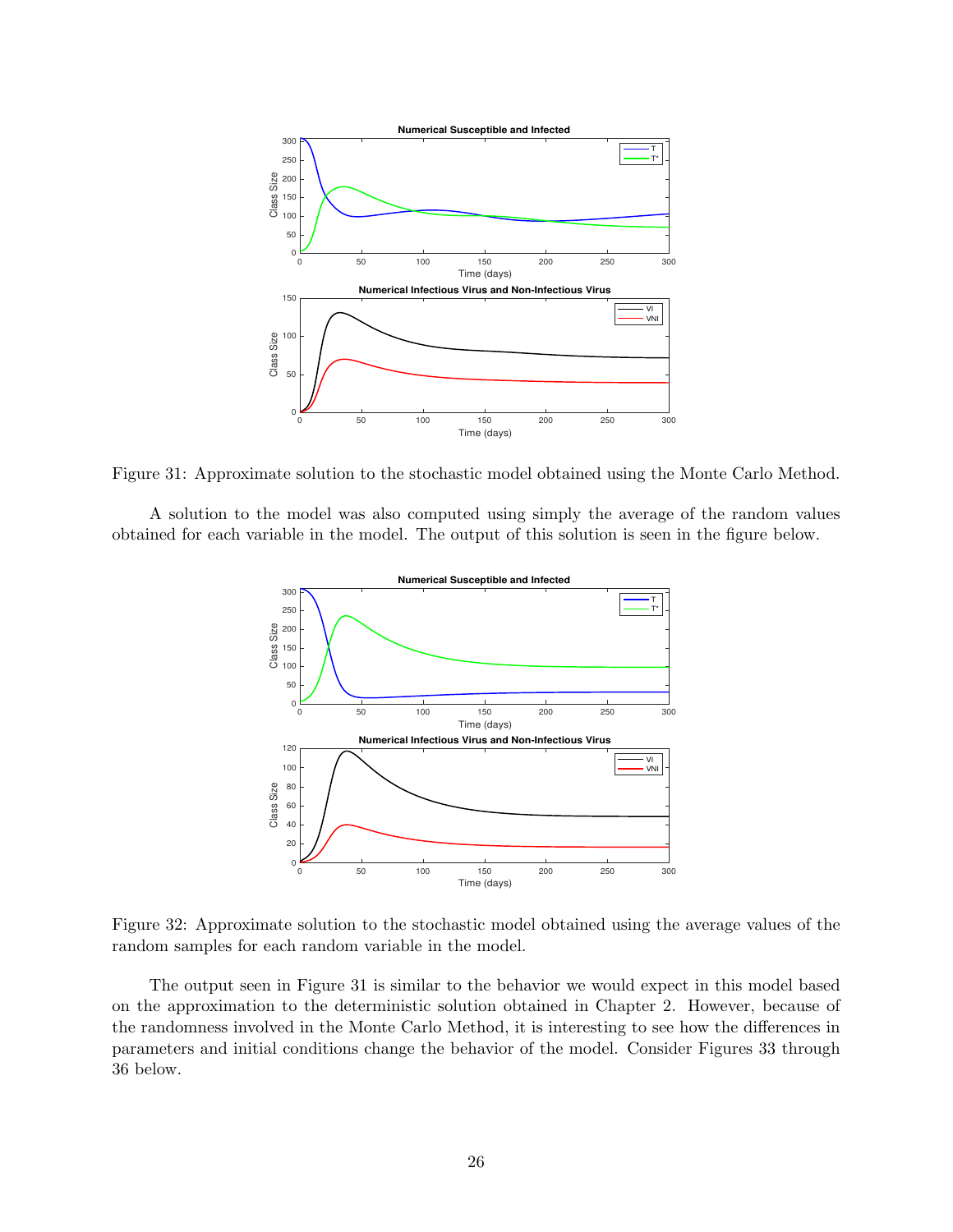

Figure 33: Example of an approximate solution obtained using Monte Carlo Method.

In Figure 33, we see an example of a patient whose susceptible cell count is steadily increasing, seemingly without bound. This increase is likely due to the high value of the parameter  $\lambda$  relative to the constants d and k, as well as the high initial  $CD4+$  T-cell count, contrasted by the low initial virus concentration.



| Parameter      | Value                                 |
|----------------|---------------------------------------|
| $T_0$          | 154.0674                              |
| $T_0^*$        | 0.6735                                |
| $V_{I0}$       | $\overline{12}$<br>$1.4679 \times 10$ |
| $\lambda$      | 4.1360                                |
| $\overline{d}$ | 0.0100                                |
| k.             | 0.0036                                |
| $\delta$       | 0.0142                                |
| $N_{T}$        | 21.2045                               |
| $\mathfrak c$  | 1.4111                                |
| $\kappa$       | 0.7172                                |
| η              | 0.1573                                |
|                |                                       |

Figure 34: Example of an approximate solution obtained using Monte Carlo Method.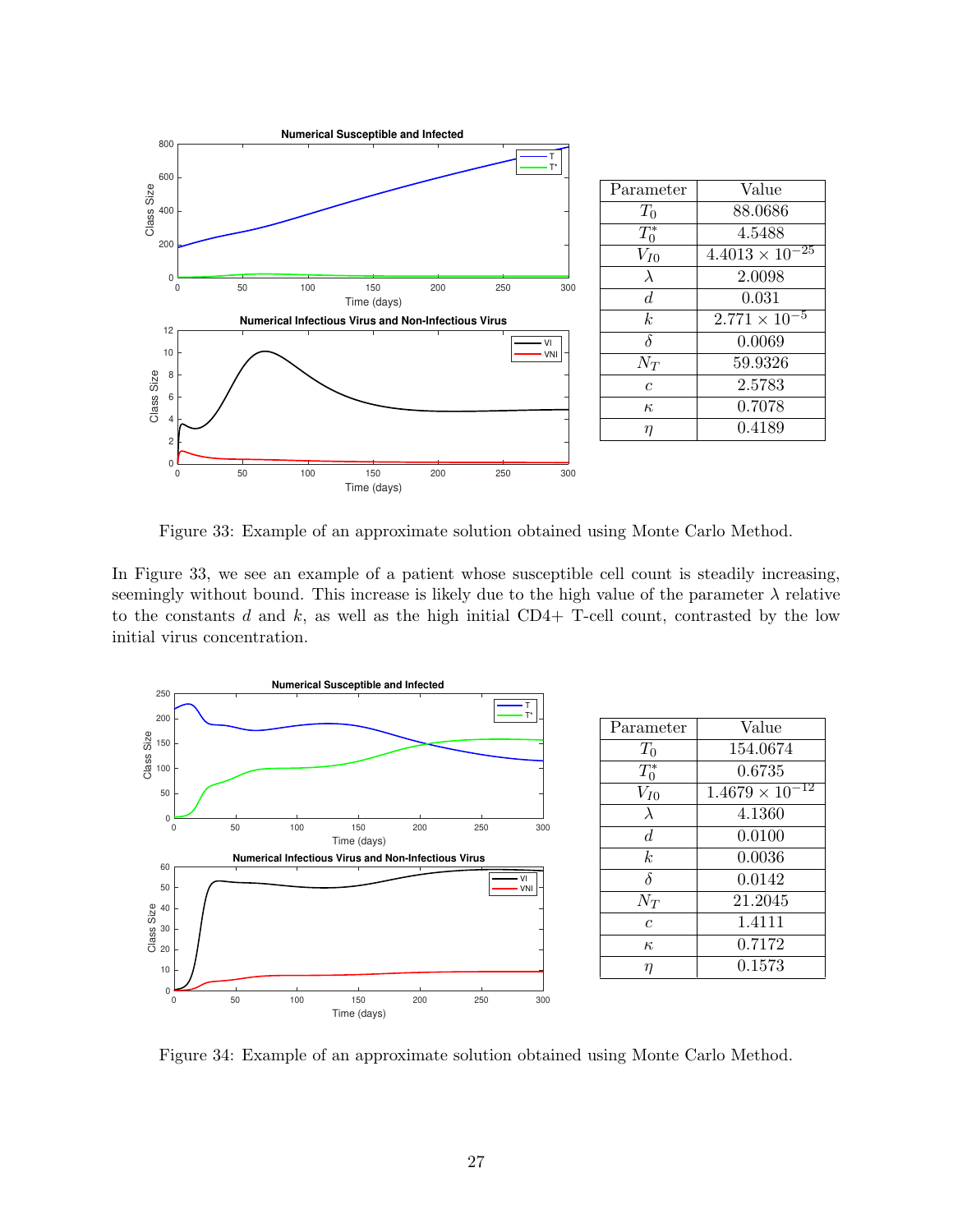In Figure 34, we see an example of a patient whose virus concentration initially grows in what appears to be an exponential fashion, and then slowly begins to level off. This high increase in virus concentration is likely due to the low viral clearance rate  $(c)$  combined with a low level of efficacy for the RT inhibitor  $(\eta)$ .



Figure 35: Example of an approximate solution obtained using Monte Carlo Method.

In Figure 35, we see that virus concentration slowly increases (in contrast to Figure 34 above, in which we saw virus concentration increasing extremely quickly). In this scenario, it appears that we have a fairly high viral production rate due to the values of  $N_T$  and  $\delta$  being relatively high compared to the previous scenarios.



| Parameter      | Value                           |
|----------------|---------------------------------|
| $T_0$          | 82.2732                         |
| $T_0^*$        | 0.1557                          |
| $V_{I0}$       | -136<br>$8.6507 \times 10^{-7}$ |
| $\lambda$      | 8.7534                          |
| $\overline{d}$ | 0.0154                          |
| k.             | 0.0016                          |
| $\delta$       | 0.1639                          |
| $N_T$          | 99.1055                         |
| Ċ              | 3.8313                          |
| $\kappa$       | 0.7089                          |
| η              | 0.59862                         |
|                |                                 |

Figure 36: Example of an approximate solution obtained using Monte Carlo Method.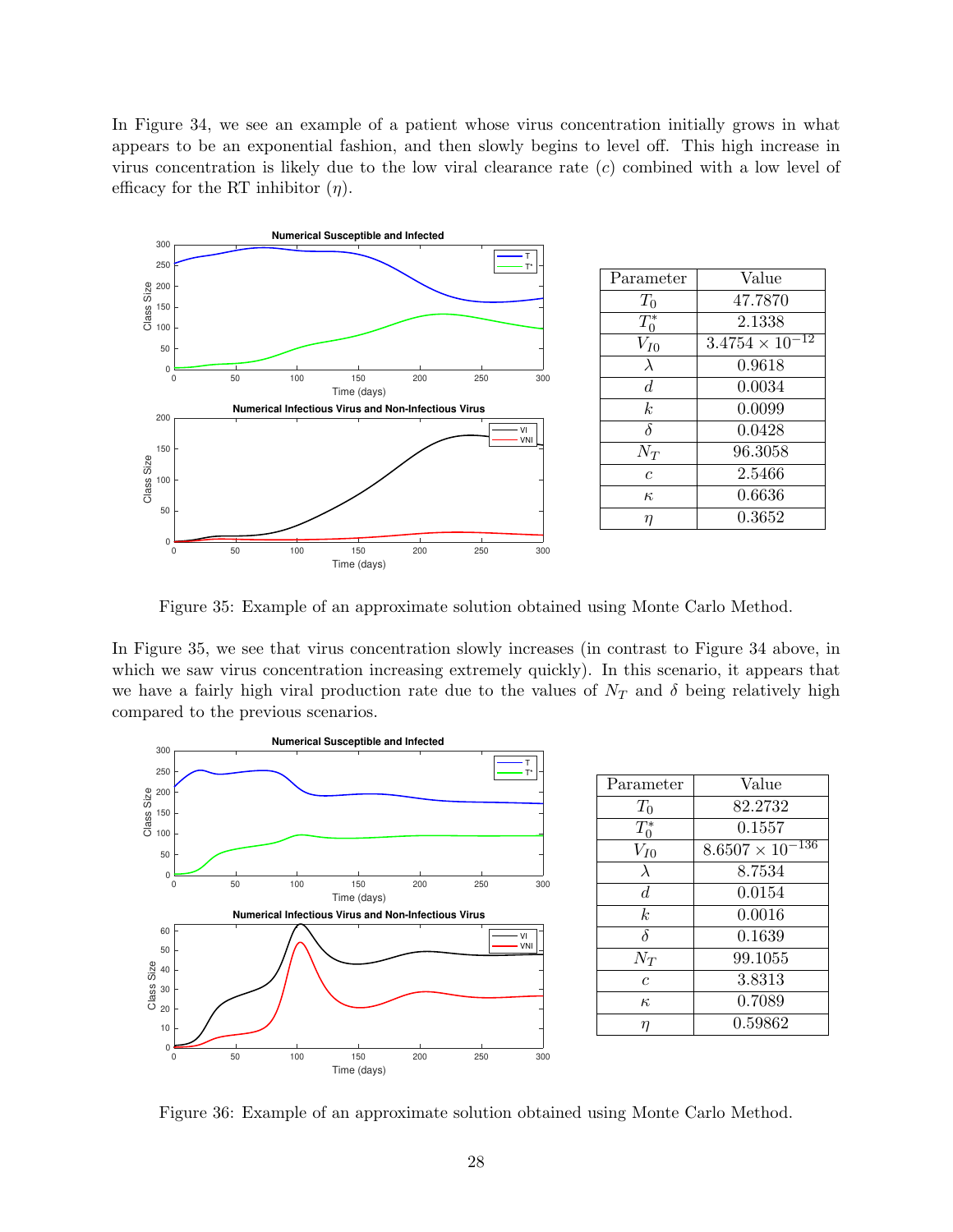The patient in Figure 36 has an extremely small amount of infectious virus initially present in the body. However, the high viral production rate  $(N_T\delta)$  allows the virus concentration to grow fairly quickly early on. This high viral production rate is then contrasted by the relatively high viral clearance rate, which causes the virus population to hit a peak and begin to decrease. The behavior of  $V_I$  and  $V_{NI}$  in this model is similar to the behavior we would expect based on the analysis of the numerical approximation to the deterministic model in Chapter 2.

Use of the Monte Carlo Method with the probability distributions of each constant and initial condition allows us to account for the randomness that occurs biologically within the model. Obtaining a solution to the stochastic model gives us a better understanding of how HIV-1 Dynamics may change in a given patient due to differences in model parameters.

## 4 Conclusion

This research concludes our analysis of HIV-1 dynamics using the  $T, T^*, V_I, V_{NI}$  model. In this project, we obtained an analytical solution to a simplified version of the model that included only healthy cell production rate, death rates, viral production rate, and efficacy of treatment methods. We also used a Multistep Method to obtain a numerical solution to the full deterministic system. We then discussed a stochastic version of the system, and used the Monte Carlo Method to obtain a numerical approximation to the solution of our stochastic system. The results of this project display the development of HIV-1 in an infected patient under the effect of reverse transcriptase and protease inhibitors, and these results are made more practical with the inclusion of an element of randomness in the stochastic system of equations.